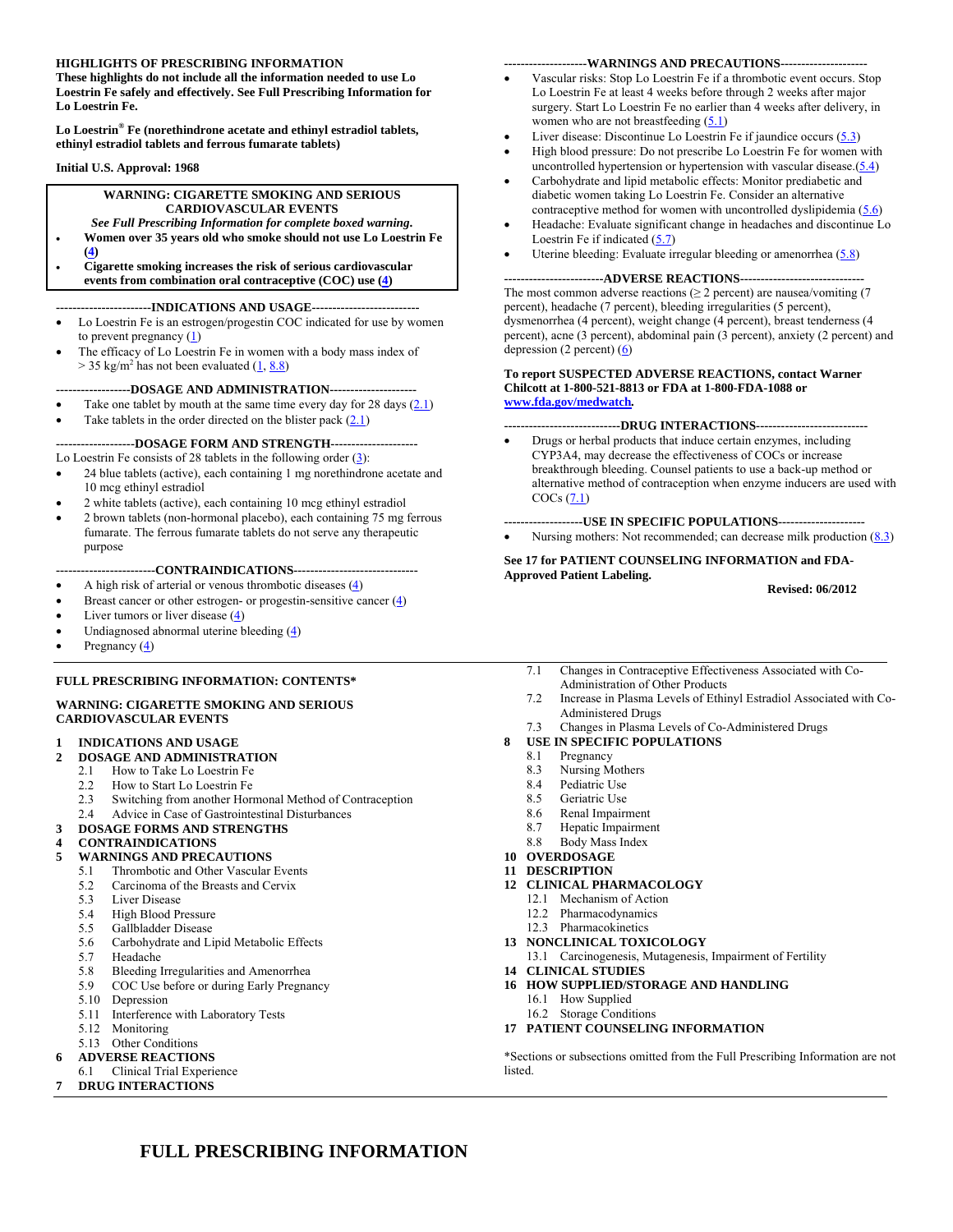# **WARNING: CIGARETTE SMOKING AND SERIOUS CARDIOVASCULAR EVENTS**

**Cigarette smoking increases the risk of serious cardiovascular events from combination oral contraceptive (COC) use. This risk increases with age, particularly in women over 35 years of age, and with the number of cigarettes smoked. For this reason, COCs should not be used by women who are over 35 years of age and smoke** *[see Contraindications (4)].*

# **1 INDICATIONS AND USAGE**

Lo Loestrin® Fe is indicated for use by women to prevent pregnancy *[see Clinical Studies (14)]*.

The efficacy of Lo Loestrin Fe in women with a body mass index (BMI) of  $> 35 \text{ kg/m}^2$  has not been evaluated.

# **2 DOSAGE AND ADMINISTRATION**

# **2.1 How to Take Lo Loestrin Fe**

To achieve maximum contraceptive effectiveness, Lo Loestrin Fe must be taken exactly as directed. Take one tablet by mouth at the same time every day. Tablets must be taken in the order directed on the blister pack. Tablets should not be skipped or taken at intervals exceeding 24 hours. For patient instructions for missed pills, see FDA-Approved Patient Labeling. Lo Loestrin Fe tablets may be administered without regard to meals *[see Clinical Pharmacology (12.3)]*.

# **2.2 How to Start Lo Loestrin Fe**

Instruct the patient to begin taking Lo Loestrin Fe on Day 1 of her menstrual cycle (that is, the first day of her menstrual bleeding) *[see FDA-Approved Patient Labeling]*. One blue tablet should be taken daily for 24 consecutive days, followed by one white tablet daily for 2 consecutive days, followed by one brown tablet daily for 2 consecutive days. Instruct the patient to use a non-hormonal contraceptive as back-up during the first 7 days if she starts taking Lo Loestrin Fe other than on the first day of her menstrual cycle.

For postpartum women who do not breastfeed or after a second trimester abortion, Lo Loestrin Fe may be started no earlier than 4 weeks postpartum. Recommend use of a nonhormonal back-up method for the first 7 days. When COCs are used during the postpartum period, the increased risk of thromboembolic disease associated with the postpartum period must be considered *[see Warnings and Precautions (5.1)]*. The possibility of ovulation and conception before starting COCs should also be considered.

Lo Loestrin Fe may be initiated immediately after a first-trimester abortion or miscarriage; if the patient starts Lo Loestrin Fe immediately, additional contraceptive measures are not needed.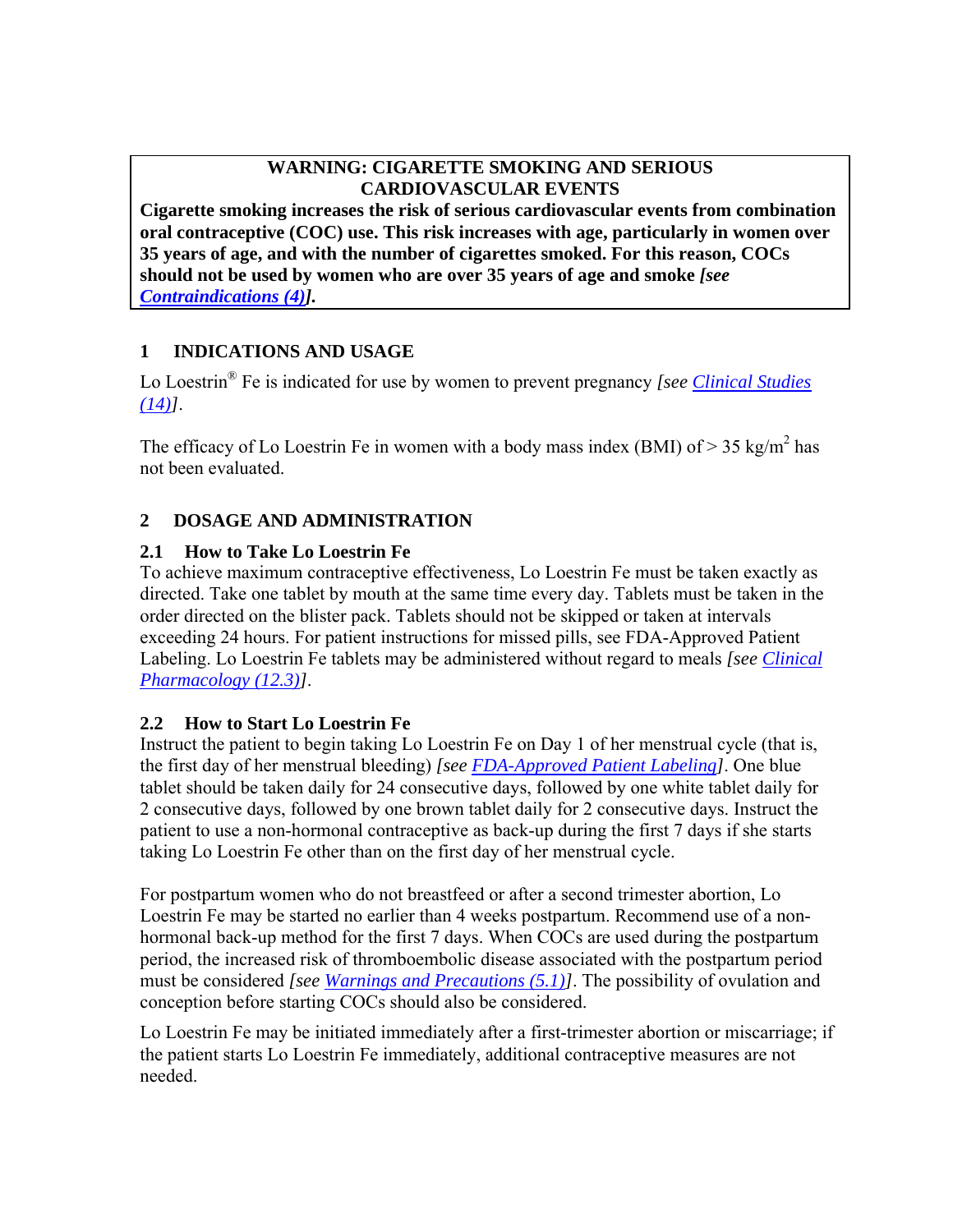# **2.3 Switching from another Hormonal Method of Contraception**

If the patient is switching from a combination hormonal method such as:

- ° Another pill
- ° Vaginal ring
- ° Patch
- Instruct her to take the first blue tablet on the day she would have taken her next COC pill. She should not continue taking the tablets from her previous birth control pack, and should not skip any days between packs. If she does not have a withdrawal bleed, rule out pregnancy before starting Lo Loestrin Fe.
- If she previously used a vaginal ring or transdermal patch, she should start using Lo Loestrin Fe on the day she would have resumed the previous product.

If the patient is switching from a progestin-only method such as a:

- ° Progestin-only pill
- ° Implant
- ° Intrauterine system
- ° Injection
- Instruct her to take the first blue tablet on the day she would have taken her next progestin-only pill, or had her next injection or on the day of removal of her implant.
- If switching from an IUD, depending on the timing of removal, back-up contraception may be needed.

## **2.4 Advice in Case of Gastrointestinal Disturbances**

If the patient vomits or has diarrhea (within 3 to 4 hours after she takes a blue or white pill), she should follow the instructions in the "What to Do if You Miss Pills" section *[see FDA-Approved Patient Labeling]*.

# **3 DOSAGE FORMS AND STRENGTHS**

Lo Loestrin Fe (norethindrone acetate and ethinyl estradiol tablets, ethinyl estradiol tablets and ferrous fumarate tablets) is available in blister packs.

Each blister pack (28 tablets) contains in the following order:

- 24 blue, round (active) tablets imprinted with "WC" on one side and "421" on the other and each containing 1 mg norethindrone acetate and 10 mcg ethinyl estradiol.
- 2 white, hexagonal (active) tablets imprinted with "WC" on one side and "422" on the other and each containing 10 mcg ethinyl estradiol.
- 2 brown, round (non-hormonal placebo) tablets imprinted with "WC" on one side and "624" on the other and each containing 75 mg ferrous fumarate. The ferrous fumarate tablets do not serve any therapeutic purpose.

# **4 CONTRAINDICATIONS**

Do not prescribe Lo Loestrin Fe to women who are known to have the following conditions:

• A high risk of arterial or venous thrombotic diseases. Examples include women who are known to: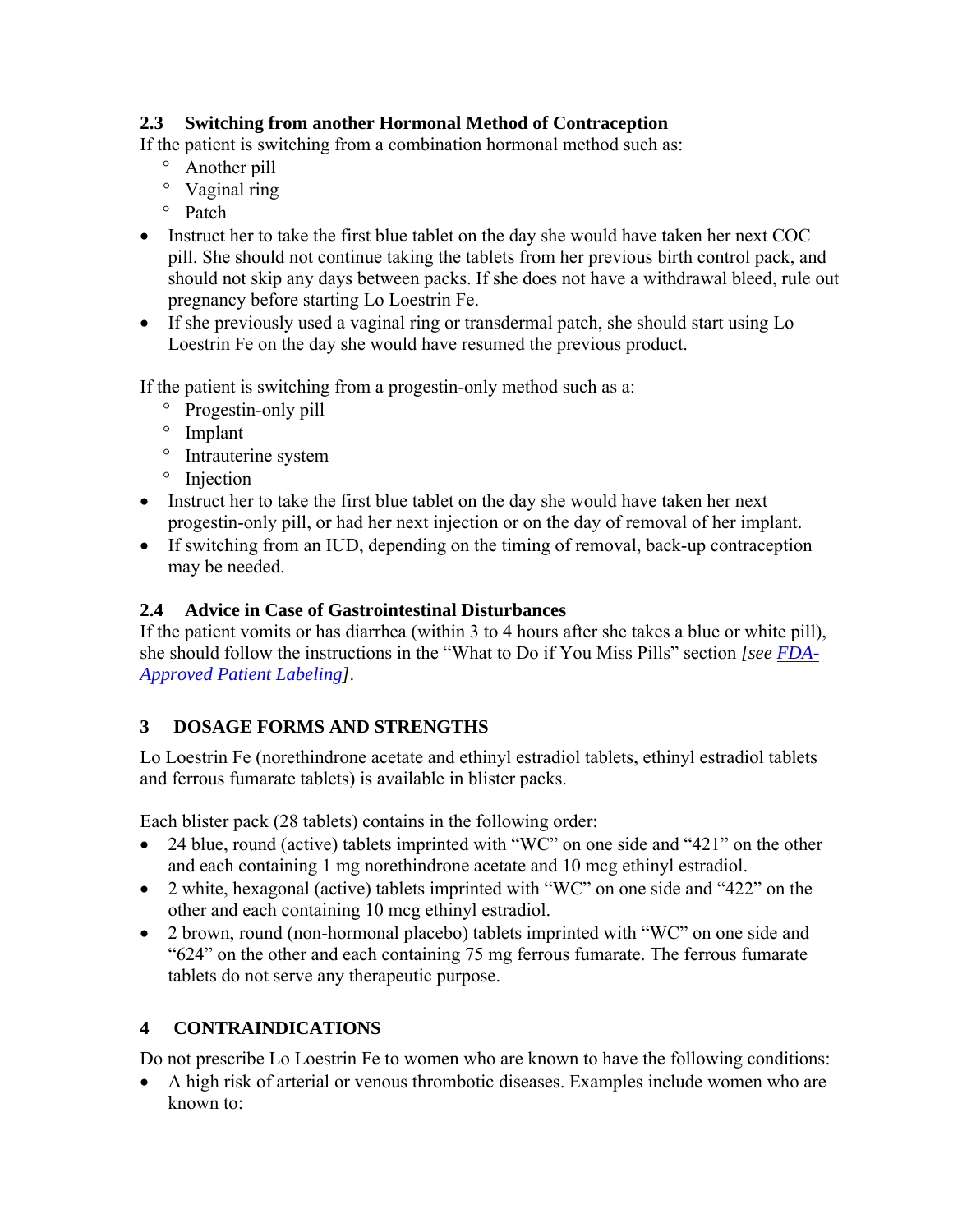- Smoke, if over age 35 *[see <u>Boxed Warning and Warnings and Precautions (5.1)</u>]*
- Have deep vein thrombosis or pulmonary embolism, now or in the past *[see Warnings and Precautions (5.1)]*
- Have cerebrovascular disease *[see Warnings and Precautions (5.1)]*
- Have coronary artery disease *[see Warnings and Precautions (5.1)]*
- Have thrombogenic valvular or thrombogenic rhythm diseases of the heart (for example, subacute bacterial endocarditis with valvular disease, or atrial fibrillation) *[see Warnings and Precautions (5.1)]*
- Have inherited or acquired hypercoagulopathies *[see Warnings and Precautions (5.1)]*
- Have uncontrolled hypertension *[see Warnings and Precautions (5.4)]*
- Have diabetes mellitus with vascular disease *[see Warnings and Precautions (5.6)]*
- Have headaches with focal neurological symptoms or have migraine headaches with or without aura if over age 35 *[see Warnings and Precautions (5.7)]*
- Breast cancer or other estrogen- or progestin-sensitive cancer, now or in the past *[see Warnings and Precautions (5.2)]*
- Liver tumors, benign or malignant, or liver disease *[see Warnings and Precautions (5.3)]*
- Undiagnosed abnormal uterine bleeding *[see Warnings and Precautions (5.8)]*
- Pregnancy, because there is no reason to use COCs during pregnancy *[see Warnings and Precautions (5.9) and Use in Specific Populations (8.1)]*

# **5 WARNINGS AND PRECAUTIONS**

# **5.1 Thrombotic and Other Vascular Events**

Stop Lo Loestrin Fe if an arterial or deep venous thrombotic event occurs. Although use of COCs increases the risk of venous thromboembolism, pregnancy increases the risk of venous thromboembolism as much or more than the use of COCs. The risk of venous thromboembolism in women using COCs is 3 to 9 per 10,000 woman-years. The risk is highest during the first year of use of a COC. Use of COCs also increases the risk of arterial thromboses such as strokes and myocardial infarctions, especially in women with other risk factors for these events. The risk of thromboembolic disease due to oral contraceptives gradually disappears after COC use is discontinued.

If feasible, stop Lo Loestrin Fe at least 4 weeks before and through 2 weeks after major surgery or other surgeries known to have an elevated risk of thromboembolism.

Start Lo Loestrin Fe no earlier than 4 weeks after delivery, in women who are not breastfeeding. The risk of postpartum thromboembolism decreases after the third postpartum week, whereas the risk of ovulation increases after the third postpartum week.

COCs have been shown to increase both the relative and attributable risks of cerebrovascular events (thrombotic and hemorrhagic strokes), although, in general, the risk is greatest in older (> 35 years of age), hypertensive women who also smoke. COCs also increase the risk for stroke in women with underlying risk factors.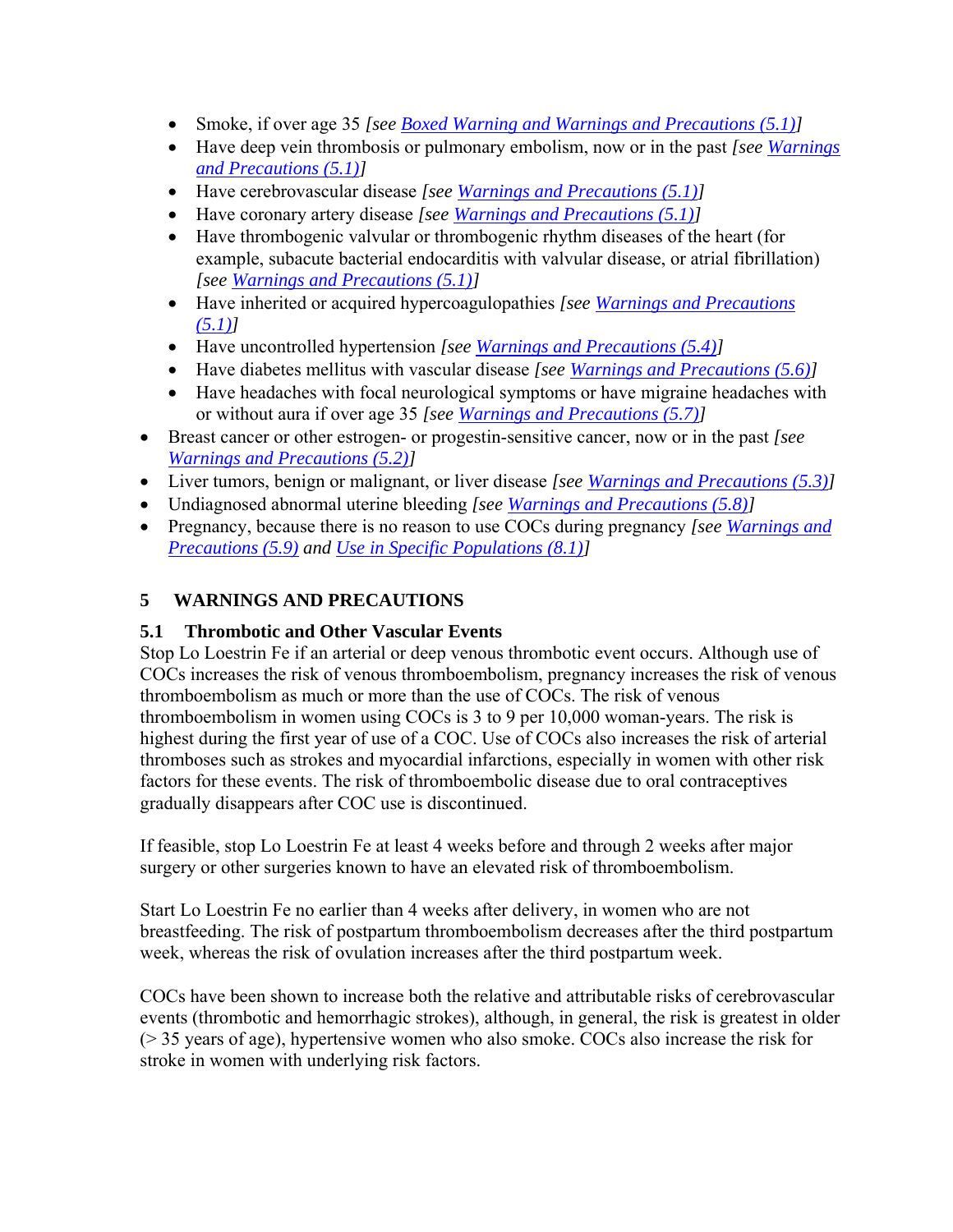Oral contraceptives must be used with caution in women with cardiovascular disease risk factors.

Stop Lo Loestrin Fe if there is unexplained loss of vision, proptosis, diplopia, papilledema, or retinal vascular lesions. Evaluate for retinal vein thrombosis immediately.

## **5.2 Carcinoma of the Breast and Cervix**

Women who currently have or have had breast cancer should not use Lo Loestrin Fe because breast cancer is a hormonally-sensitive tumor.

There is substantial evidence that COCs do not increase the incidence of breast cancer. Although some past studies have suggested that COCs might increase the incidence of breast cancer, more recent studies have not confirmed such findings.

Some studies suggest that COCs are associated with an increase in the risk of cervical cancer or intraepithelial neoplasia. However, there is controversy about the extent to which these findings may be due to differences in sexual behavior and other factors.

## **5.3 Liver Disease**

Discontinue Lo Loestrin Fe if jaundice develops. Steroid hormones may be poorly metabolized in patients with impaired liver function. Acute or chronic disturbances of liver function may necessitate the discontinuation of COC use until markers of liver function return to normal and COC causation has been excluded.

Hepatic adenomas are associated with COC use. An estimate of the attributable risk is 3.3 cases per 100,000 COC users. Rupture of hepatic adenomas may cause death through intra-abdominal hemorrhage.

Studies have shown an increased risk of developing hepatocellular carcinoma in long-term (>8 years) COC users. However, the attributable risk of liver cancers in COC users is less than one case per million users.

Oral contraceptive-related cholestasis may occur in women with a history of pregnancyrelated cholestasis. Women with a history of COC-related cholestasis may have the condition recur with subsequent COC use.

## **5.4 High Blood Pressure**

For women with well-controlled hypertension, monitor blood pressure and stop Lo Loestrin Fe if blood pressure rises significantly. Women with uncontrolled hypertension or hypertension with vascular disease should not use COCs.

An increase in blood pressure has been reported in women taking COCs, and this increase is more likely in older women with extended duration of use. The incidence of hypertension increases with increasing concentrations of progestin.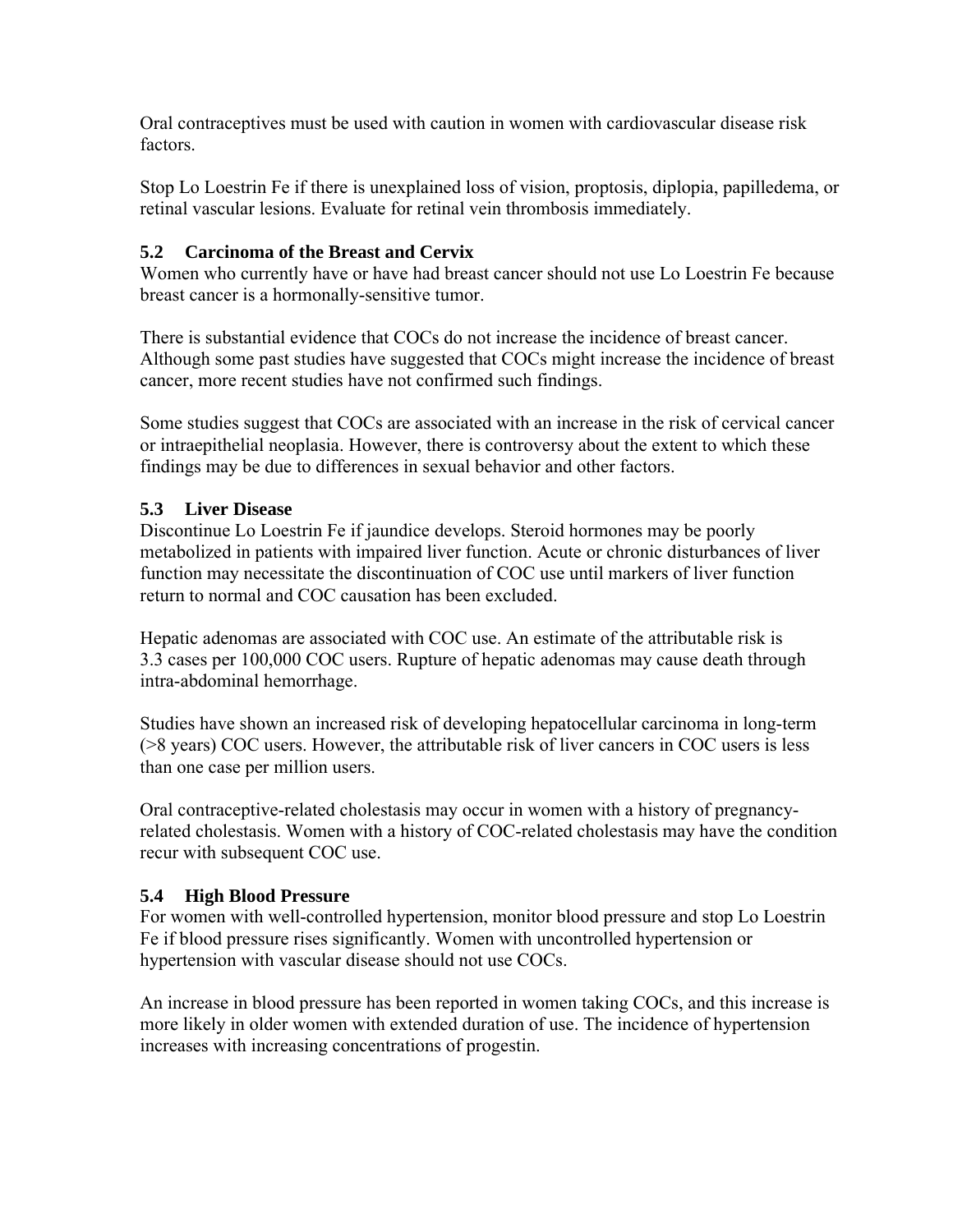## **5.5 Gallbladder Disease**

Studies suggest a small increased relative risk of developing gallbladder disease among COC users.

## **5.6 Carbohydrate and Lipid Metabolic Effects**

Carefully monitor prediabetic and diabetic women who are taking Lo Loestrin Fe. COCs may decrease glucose tolerance in a dose-related fashion.

Consider alternative contraception for women with uncontrolled dyslipidemias. A small proportion of women will have adverse lipid changes while on COCs.

Women with hypertriglyceridemia, or a family history thereof, may be at an increased risk of pancreatitis when using COCs.

## **5.7 Headache**

If a woman taking Lo Loestrin Fe develops new headaches that are recurrent, persistent, or severe, evaluate the cause and discontinue Lo Loestrin Fe if indicated.

An increase in frequency or severity of migraine during COC use (which may be prodromal of a cerebrovascular event) may be a reason for immediate discontinuation of the COC.

## **5.8 Bleeding Irregularities and Amenorrhea**

Unscheduled (breakthrough or intracyclic) bleeding and spotting sometimes occur in patients on COCs, especially during the first three months of use. If bleeding persists or occurs after previously regular cycles, check for causes such as pregnancy or malignancy. If pathology and pregnancy are excluded, bleeding irregularities may resolve over time or with a change to a different COC.

The clinical trial that evaluated the efficacy of Lo Loestrin Fe also assessed unscheduled bleeding and/or spotting. The participants in this 12-month clinical trial  $(N = 1,582)$  who had at least one post-treatment evaluation) completed over 15,000 cycles of exposure.

A total of 1,257 women (85.9 percent) experienced unscheduled bleeding and/or spotting at some time during Cycles 2 to 13 of this study. The incidence of unscheduled bleeding and/or spotting was highest during Cycle 2 (53 percent) and lowest at Cycle 13 (36 percent). Among these women, the mean number of days of unscheduled bleeding and/or spotting during a 28 day cycle ranged from 1.8 to 3.2 days.

Scheduled (withdrawal) bleeding and/or spotting remained fairly constant over the one year study, with an average of less than 2 days per cycle.

Women who are not pregnant and use Lo Loestrin Fe may experience amenorrhea (absence of scheduled and unscheduled bleeding/spotting). In the clinical trial with Lo Loestrin Fe, the incidence of amenorrhea increased from 32 percent in Cycle 1 to 49 percent by Cycle 13. If scheduled (withdrawal) bleeding does not occur, consider the possibility of pregnancy. If the patient has not adhered to the prescribed dosing schedule (missed one or more active tablets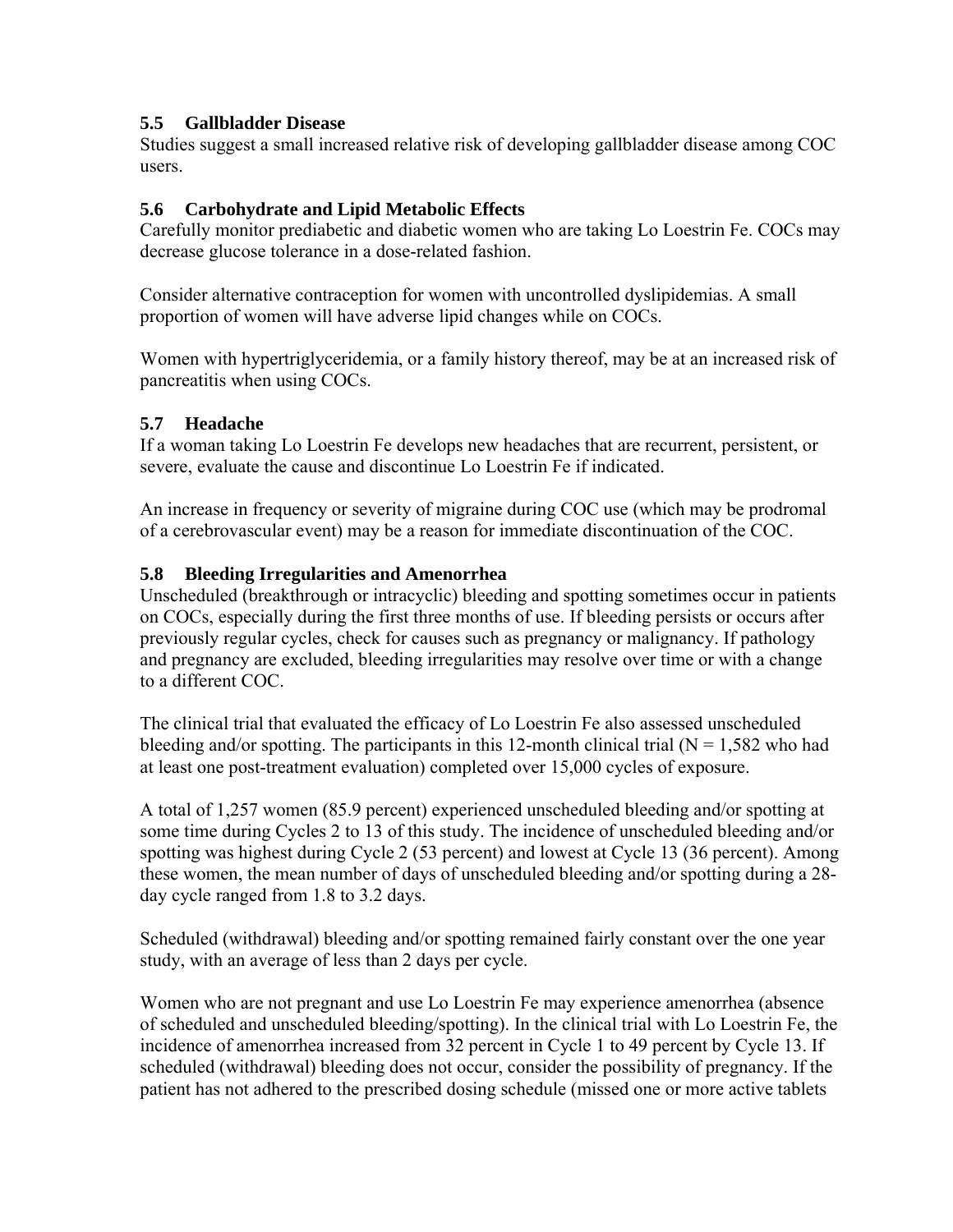or started taking them on a day later than she should have), consider the possibility of pregnancy at the time of the first missed period and take appropriate diagnostic measures. If the patient has adhered to the prescribed regimen and misses two consecutive periods, rule out pregnancy.

Some women may experience amenorrhea or oligomenorrhea after stopping COCs, especially when such a condition was preexistent.

# **5.9 COC Use before or during Early Pregnancy**

Extensive epidemiologic studies have revealed no increased risk of birth defects in women who have used oral contraceptives prior to pregnancy. Studies also do not suggest a teratogenic effect, particularly in so far as cardiac anomalies and limb reduction defects are concerned, when oral contraceptives are taken inadvertently during early pregnancy. Lo Loestrin Fe use should be discontinued if pregnancy is confirmed.

Administration of oral contraceptives to induce withdrawal bleeding should not be used as a test for pregnancy *[see Use in Specific Populations (8.1)].* 

## **5.10 Depression**

Women with a history of depression should be carefully observed and Lo Loestrin Fe discontinued if depression recurs to a serious degree.

## **5.11 Interference with Laboratory Tests**

The use of COCs may change the results of some laboratory tests, such as coagulation factors, lipids, glucose tolerance, and binding proteins. Women on thyroid hormone replacement therapy may need increased doses of thyroid hormone because serum concentrations of thyroid binding globulin increase with use of COCs.

## **5.12 Monitoring**

A woman who is taking COCs should have a yearly visit with her healthcare provider for a blood pressure check and for other indicated healthcare.

## **5.13 Other Conditions**

In women with hereditary angioedema, exogenous estrogens may induce or exacerbate symptoms of angioedema. Chloasma may occasionally occur, especially in women with a history of chloasma gravidarum. Women with a tendency to chloasma should avoid exposure to the sun or ultraviolet radiation while taking COCs.

# **6 ADVERSE REACTIONS**

The following serious adverse reactions with the use of COCs are discussed elsewhere in the labeling:

- Serious cardiovascular events and smoking *[see Boxed Warning and Warnings and Precautions (5.1)]*
- Vascular events *[see Warnings and Precautions (5.1)]*
- Liver disease *[see Warnings and Precautions (5.3)]*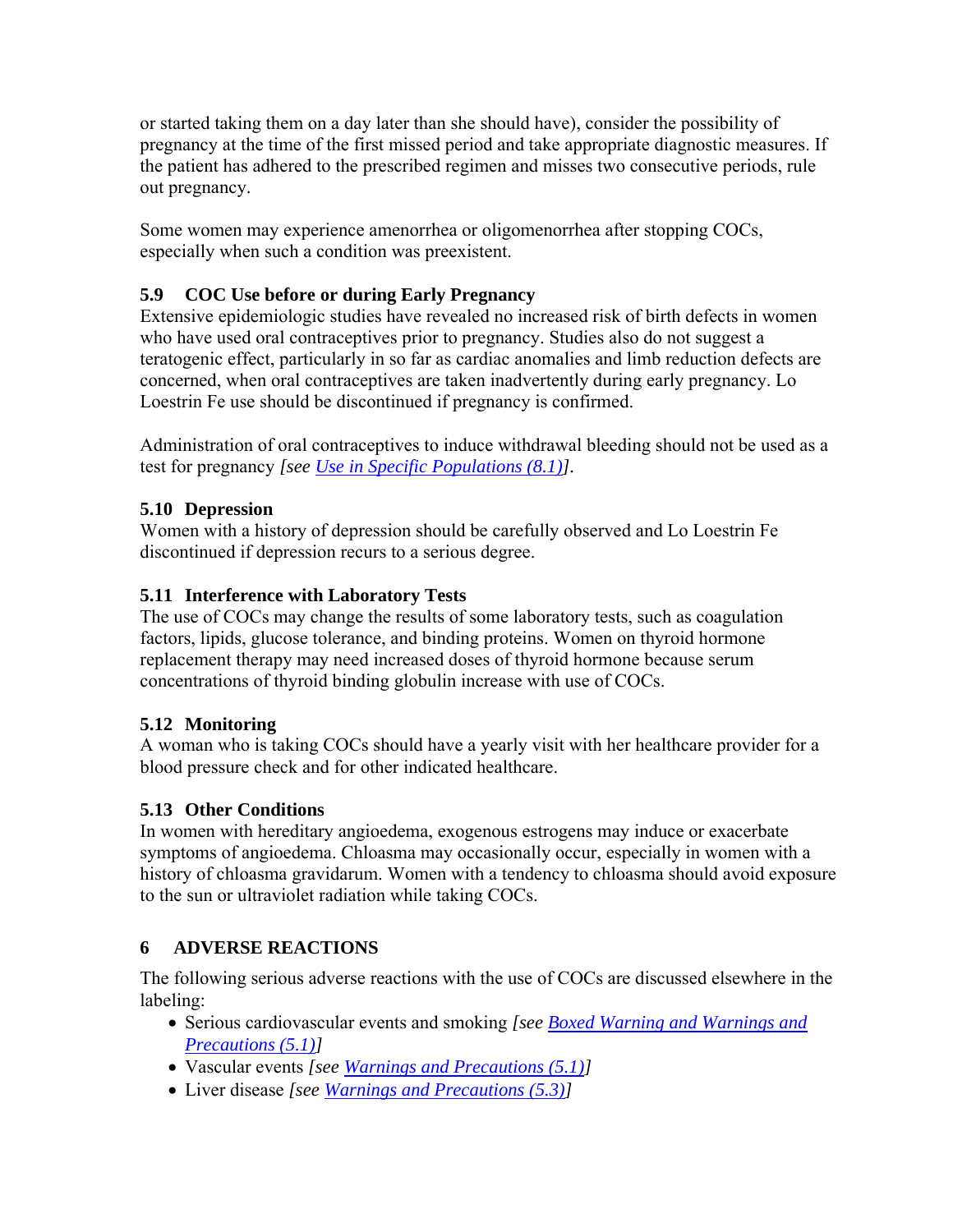Adverse reactions commonly reported by COC users are:

- Irregular uterine bleeding
- Nausea
- Breast tenderness
- Headache

## **6.1 Clinical Trial Experience**

Because clinical trials are conducted under widely varying conditions, adverse reaction rates observed in the clinical trials of a drug cannot be directly compared to the rates in the clinical trials of another drug and may not reflect the rates observed in practice.

A multicenter phase 3 clinical trial evaluated the safety and efficacy of Lo Loestrin Fe for pregnancy prevention. The study was a one year, open-label, single-arm, uncontrolled study. A total of 1,660 women aged 18 to 45 were enrolled and took at least one dose of Lo Loestrin Fe *[see Clinical Studies (14.1)].*

Common Adverse Reactions ( $\geq 2$  percent of all Treated Subjects): The most common adverse reactions reported by at least 2 percent of the 1,660 women using Lo Loestrin Fe were the following in order of decreasing incidence: nausea/vomiting (7 percent), headache (7 percent), bleeding irregularities (including metrorrhagia, irregular menstruation, menorrhagia, vaginal hemorrhage and dysfunctional uterine bleeding) (5 percent), dysmenorrhea (4 percent), weight fluctuation (4 percent), breast tenderness (4 percent), acne (3 percent), abdominal pain (3 percent), anxiety (2 percent), and depression (2 percent).

Adverse Reactions Leading to Study Discontinuation: 10.7 percent of the women discontinued from the clinical trial due to an adverse reaction. Adverse reactions occurring in  $\geq$ 1 percent of subjects leading to discontinuation of treatment were in decreasing order: menstrual irregularities (including metrorrhagia, irregular menstruation, menorrhagia and vaginal hemorrhage) (4 percent), headache/migraine (1 percent), mood disorder (including mood swings, depression, anxiety) (1 percent), and weight fluctuation (1 percent).

Serious Adverse Reactions: deep vein thrombosis, ovarian vein thrombosis, cholecystitis.

# **7 DRUG INTERACTIONS**

No drug-drug interaction studies were conducted with Lo Loestrin Fe.

## **7.1 Changes in Contraceptive Effectiveness Associated with Co-Administration of Other Products**

If a woman on hormonal contraceptives takes a drug or herbal product that induces enzymes, including CYP3A4, that metabolize contraceptive hormones, counsel her to use additional contraception or a different method of contraception. Drugs or herbal products that induce such enzymes may decrease the plasma concentrations of contraceptive hormones, and may decrease the effectiveness of hormonal contraceptives or increase breakthrough bleeding.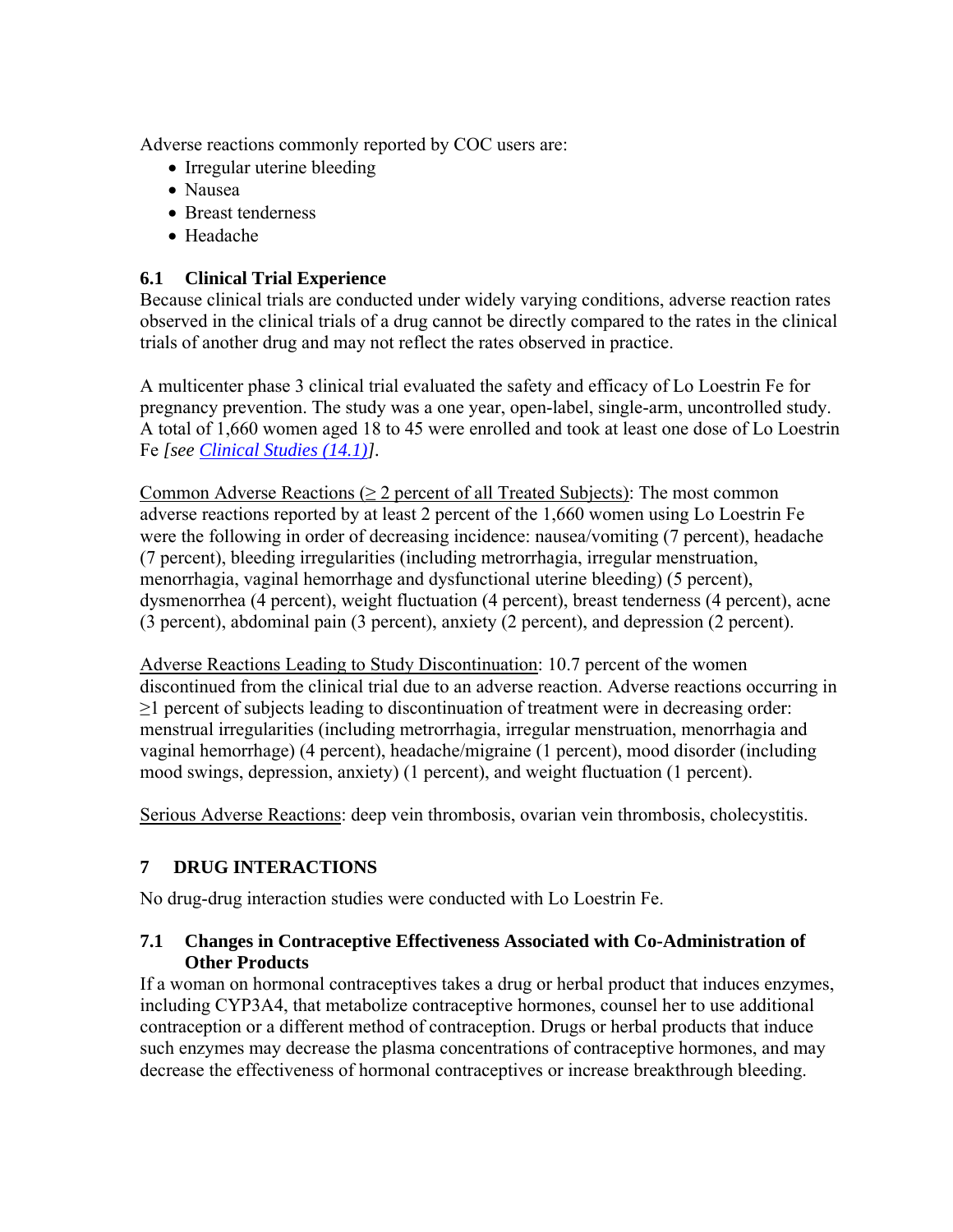Some drugs or herbal products that may decrease the effectiveness of hormonal contraceptives include:

- barbiturates
- bosentan
- carbamazepine
- felbamate
- griseofulvin
- oxcarbazepine
- phenytoin
- rifampin
- St. John's wort
- topiramate

HIV protease inhibitors and non-nucleoside reverse transcriptase inhibitors: Significant changes (increase or decrease) in the plasma levels of the estrogen and progestin have been noted in some cases of co-administration of HIV protease inhibitors or of non-nucleoside reverse transcriptase inhibitors.

Antibiotics: There have been reports of pregnancy while taking hormonal contraceptives and antibiotics, but clinical pharmacokinetic studies have not shown consistent effects of antibiotics on plasma concentrations of synthetic steroids.

Consult the labeling of all concurrently-used drugs to obtain further information about interactions with hormonal contraceptives or the potential for enzyme alterations.

## **7.2 Increase in Plasma Levels of Ethinyl Estradiol Associated with Co-Administered Drugs**

Co-administration of atorvastatin and certain COCs containing ethinyl estradiol increase AUC values for ethinyl estradiol by approximately 20 percent. Ascorbic acid and acetaminophen may increase plasma ethinyl estradiol levels, possibly by inhibition of conjugation. CYP3A4 inhibitors such as itraconazole or ketoconazole may increase plasma hormone levels.

# **7.3 Changes in Plasma Levels of Co-Administered Drugs**

COCs containing some synthetic estrogens (for example, ethinyl estradiol) may inhibit the metabolism of other compounds. COCs have been shown to significantly decrease plasma concentrations of lamotrigine, likely due to induction of lamotrigine glucuronidation. This may reduce seizure control; therefore, dosage adjustments of lamotrigine may be necessary. Consult the labeling of the concurrently-used drug to obtain further information about interactions with COCs or the potential for enzyme alterations.

# **8 USE IN SPECIFIC POPULATIONS**

# **8.1 Pregnancy**

There is little or no increased risk of birth defects in women who inadvertently use COCs during early pregnancy. Epidemiologic studies and meta-analyses have not found an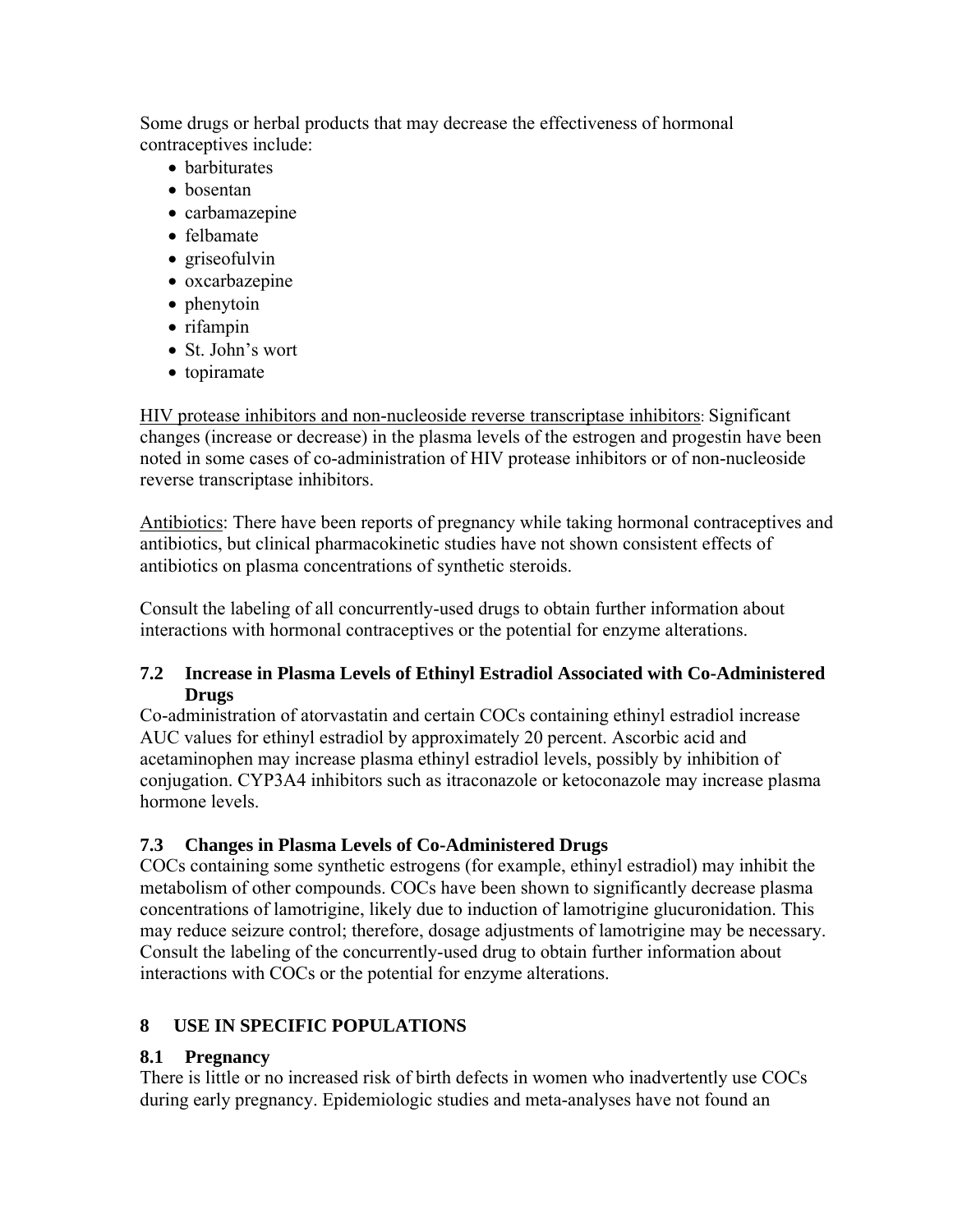increased risk of genital or non-genital birth defects (including cardiac anomalies and limb reduction defects) following exposure to low dose COCs prior to conception or during early pregnancy.

The administration of COCs to induce withdrawal bleeding should not be used as a test for pregnancy. COCs should not be used during pregnancy to treat threatened or habitual abortion.

Women who do not breastfeed should not start COCs earlier than 4 weeks postpartum.

# **8.3 Nursing Mothers**

When possible, advise the nursing mother to use other forms of contraception until she has weaned her child. Estrogen-containing OCs can reduce milk production in breastfeeding mothers. This is less likely to occur once breastfeeding is well-established; however, it can occur at any time in some women. Small amounts of oral contraceptive steroids and/or metabolites are present in breast milk.

# **8.4 Pediatric Use**

Safety and efficacy of Lo Loestrin Fe have been established in women of reproductive age. Safety and efficacy are expected to be the same in postpubertal adolescents under the age of 18 years as for users 18 years and older. Use of this product before menarche is not indicated.

# **8.5 Geriatric Use**

Lo Loestrin Fe has not been studied in postmenopausal women and is not indicated in this population.

# **8.6 Renal Impairment**

The pharmacokinetics of Lo Loestrin Fe has not been studied in subjects with renal impairment.

# **8.7 Hepatic Impairment**

No studies have been conducted to evaluate the effect of hepatic impairment on the disposition of Lo Loestrin Fe. However, steroid hormones may be poorly metabolized in patients with impaired liver function. Acute or chronic disturbances of liver function may necessitate the discontinuation of COC use until markers of liver function return to normal and COC causation has been excluded *[see Contraindications (4) and Warnings and Precautions (5.3)].* 

# **8.8 Body Mass Index**

The safety and efficacy of Lo Loestrin Fe in women with a body mass index (BMI) > 35 kg/m2 has not been evaluated *[see Clinical Studies (14)].*

# **10 OVERDOSAGE**

There have been no reports of serious ill effects from overdose of oral contraceptives, including ingestion by children. Overdosage may cause withdrawal bleeding in females and nausea.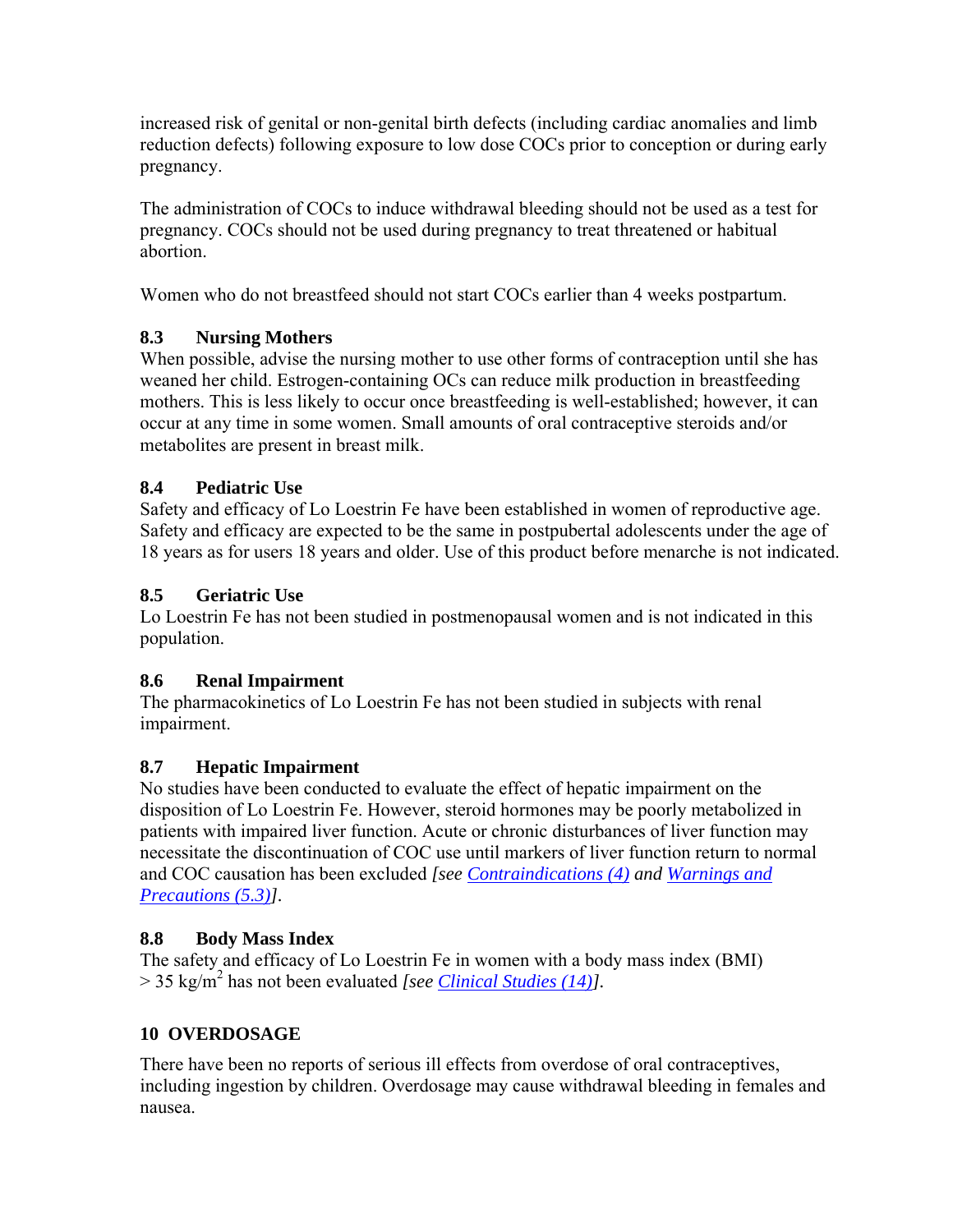## **11 DESCRIPTION**

Lo Loestrin Fe (norethindrone acetate and ethinyl estradiol tablets, ethinyl estradiol tablets and ferrous fumarate tablets) provides an oral contraceptive regimen consisting of 24 blue active tablets and 2 white active tablets that contain the active ingredients specified for each tablet below, followed by 2 non-hormonal placebo tablets:

- 24 blue, round tablets each containing 1 mg norethindrone acetate and 10 mcg ethinyl estradiol
- 2 white, hexagonal tablets each containing 10 mcg ethinyl estradiol
- 2 brown, round tablets each containing 75 mg ferrous fumarate

Each blue tablet also contains the inactive ingredients mannitol, microcrystalline cellulose, FD&C Blue No. 1 Aluminum Lake, sodium starch glycolate, magnesium stearate, povidone, vitamin E and lactose monohydrate.

Each white tablet also contains the inactive ingredients mannitol, microcrystalline cellulose, sodium starch glycolate, magnesium stearate, povidone, vitamin E and lactose monohydrate.

Each brown tablet contains ferrous fumarate, mannitol, povidone, microcrystalline cellulose, sodium starch glycolate, magnesium stearate, sucralose and spearmint flavor. The ferrous fumarate tablets do not serve any therapeutic purpose. Ferrous fumarate tablets are not USP for dissolution and assay.

The empirical formula of ethinyl estradiol is  $C_{20}H_{24}O_2$  and the structural formula is:



The chemical name of ethinyl estradiol is [19-Norpregna-1,3,5(10)-trien-20-yne-3,17-diol, (17α)-].

The empirical formula of norethindrone acetate is  $C_{22}H_{28}O_3$  and the structural formula is:

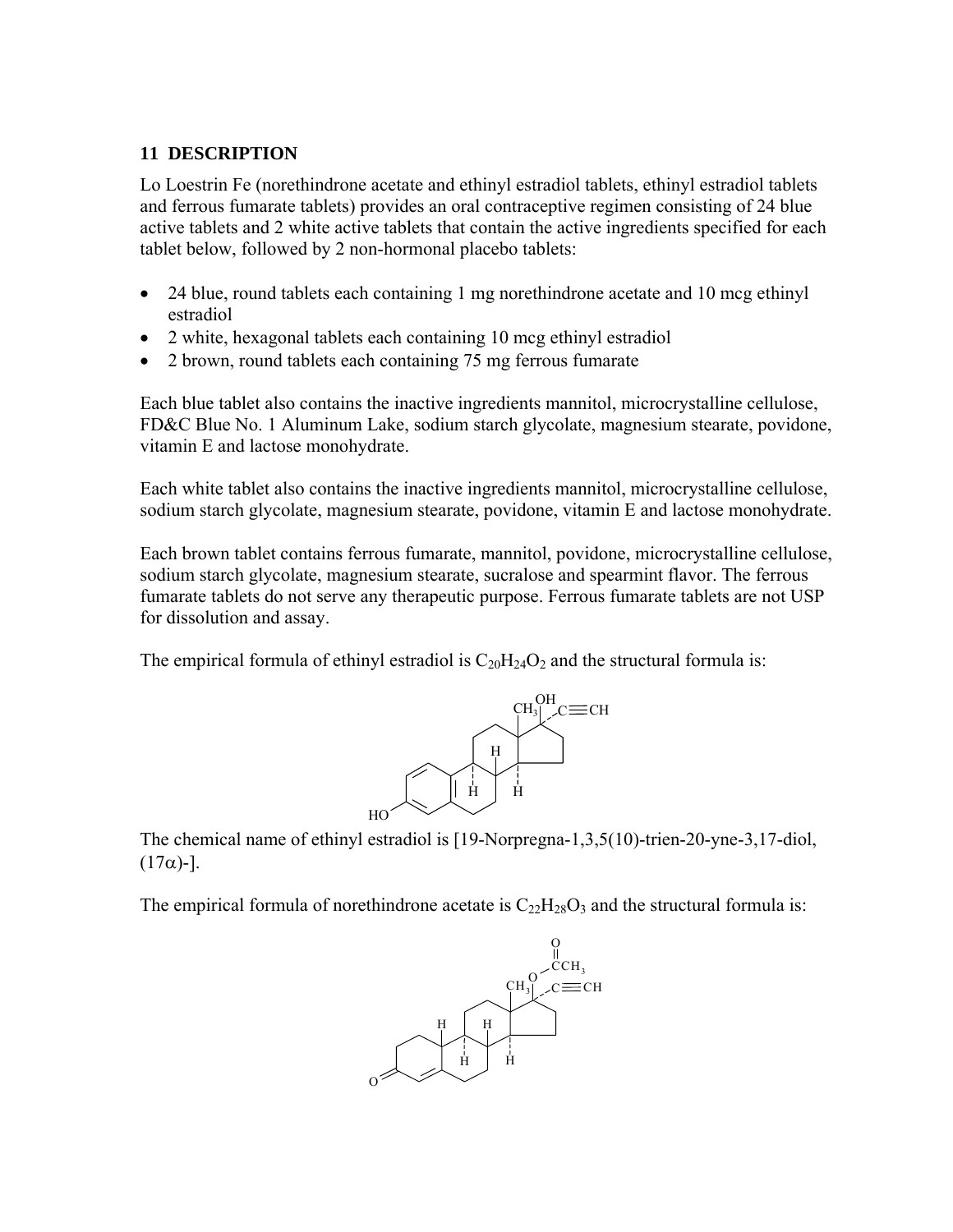The chemical name of norethindrone acetate is [19-Norpregn-4-en-20-yn-3-one, 17- (acetyloxy)-,  $(17\alpha)$ -].

# **12 CLINICAL PHARMACOLOGY**

## **12.1 Mechanism of Action**

COCs lower the risk of becoming pregnant primarily by suppressing ovulation. Other possible mechanisms may include cervical mucus changes that inhibit sperm penetration and endometrial changes that reduce the likelihood of implantation.

## **12.2 Pharmacodynamics**

No specific pharmacodynamic studies were conducted with Lo Loestrin Fe.

# **12.3 Pharmacokinetics**

## *Absorption*

Norethindrone acetate is deacetylated to norethindrone after oral administration, and the disposition of norethindrone acetate is indistinguishable from that of orally administered norethindrone. Norethindrone acetate and ethinyl estradiol are absorbed from Lo Loestrin Fe, with maximum plasma concentrations of norethindrone and ethinyl estradiol generally occurring 1 to 2 hours postdose. Both are subject to first-pass metabolism after oral dosing, resulting in an absolute bioavailability of approximately 64 percent for norethindrone and 55 percent for ethinyl estradiol.

The rate of norethindrone and ethinyl estradiol absorption from Lo Loestrin Fe tablets containing the combination of 1 mg norethindrone acetate and 10 mcg ethinyl estradiol is slower than that from a norethindrone suspension/ethinyl estradiol solution, but the extent of absorption is equivalent.

Ethinyl estradiol bioavailability from Lo Loestrin Fe tablets containing 10 mcg ethinyl estradiol alone is equivalent to that from an ethinyl estradiol solution.

The plasma norethindrone and ethinyl estradiol pharmacokinetic profiles and serum sex hormone binding globulin (SHBG) concentrations following multiple-dose administration of Lo Loestrin Fe were characterized in 15 healthy female volunteers. The mean plasma concentrations are shown below (Figures 1 and 2), and pharmacokinetic parameters are found in Table 1.

Ethinyl estradiol and norethindrone  $C_{\text{max}}$  values increase by a factor of 1.4 and 1.9, respectively, following 24 days administration of Lo Loestrin Fe combination tablets as compared to single-dose administration. Ethinyl estradiol and norethindrone  $AUC_{0-24h}$  values increase by a factor of 1.6 and 2.5, respectively, following 24 days administration of Lo Loestrin Fe combination tablets as compared to single-dose administration. Norethindrone concentrations more than double by Day 24 due to both accumulation and increased SHBG concentration. Steady state with respect to ethinyl estradiol and norethindrone is reached by Day 5 and Day 13, respectively.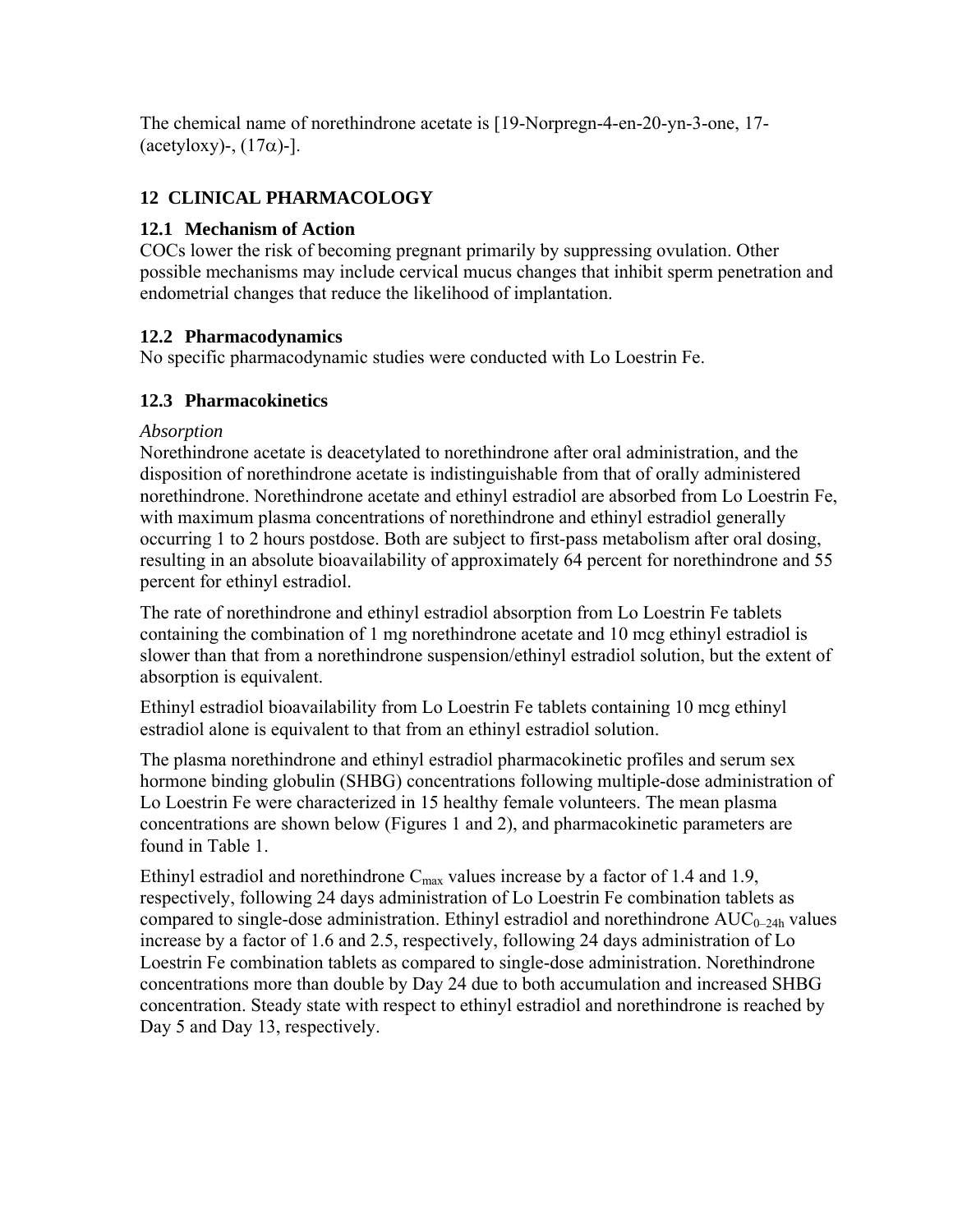**Figure 1. Mean (± SD) plasma ethinyl estradiol concentration versus time profiles following single- and multiple-dose oral administration of Lo Loestrin Fe to healthy female volunteers (n = 15)** 

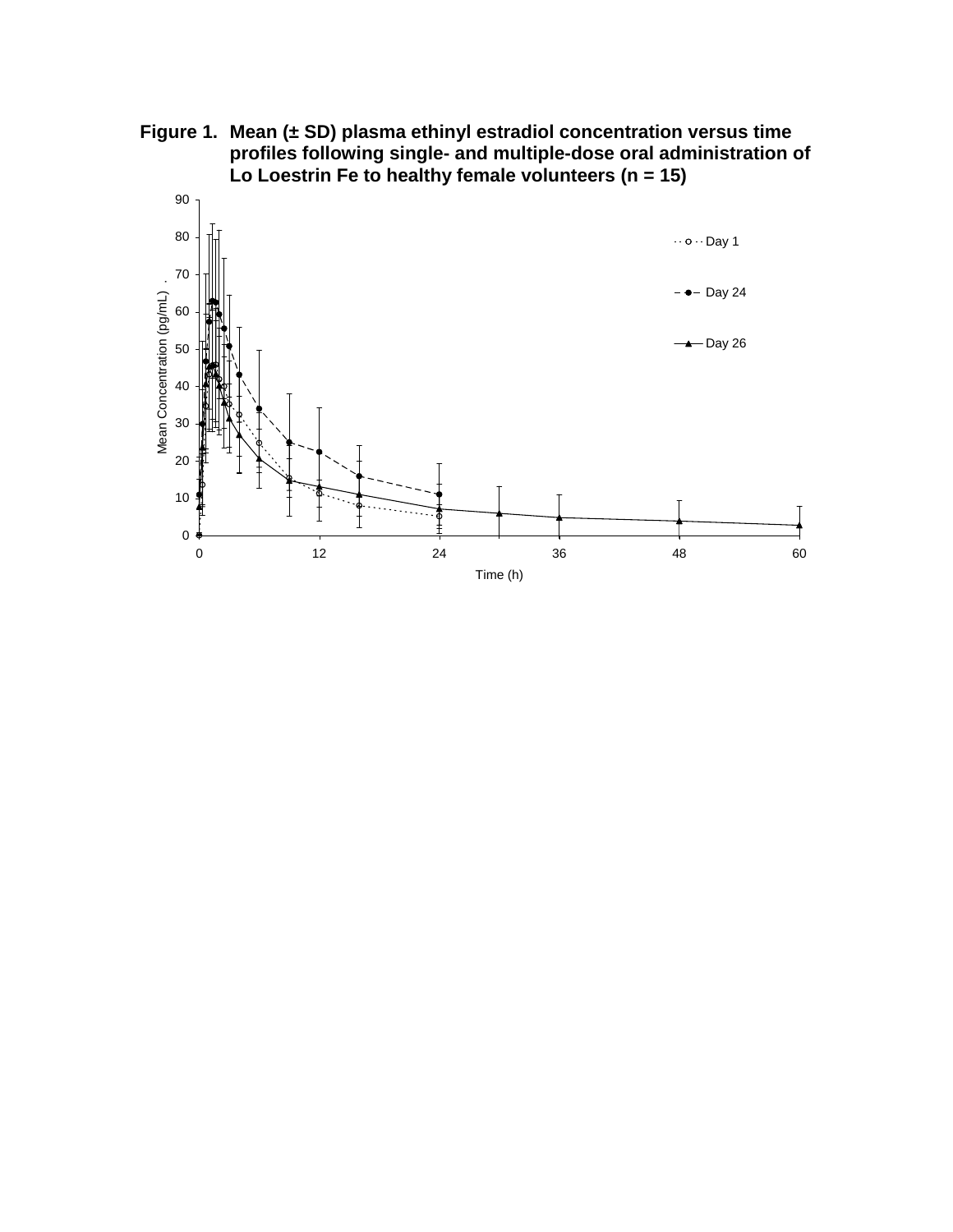**Figure 2. Mean (± SD) plasma norethindrone concentration versus time profiles following single- and multiple-dose oral administration of Lo Loestrin Fe to healthy female volunteers (n = 15)** 

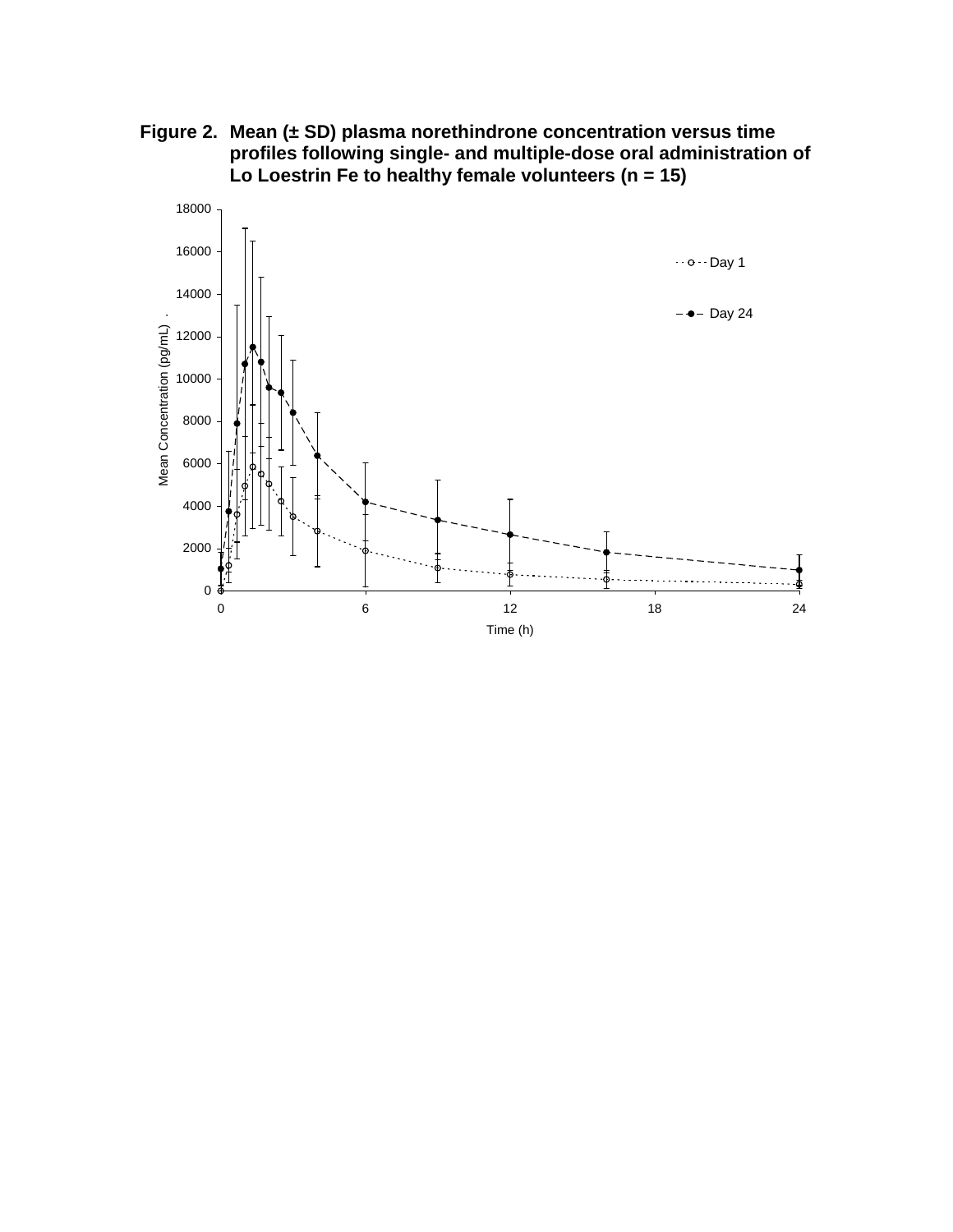## **Table 1. Summary of Norethindrone (NE) and Ethinyl Estradiol (EE) Pharmacokinetic Parameter Values Following Oral Administration of Lo Loestrin Fe to Healthy Female Volunteers (n = 15)**

| Regimen                                                                                                                                                  | Study<br>Day |             | Arithmetic Mean <sup>a</sup> (Percent CV) by Pharmacokinetic Parameter |                             |               |                  |           |
|----------------------------------------------------------------------------------------------------------------------------------------------------------|--------------|-------------|------------------------------------------------------------------------|-----------------------------|---------------|------------------|-----------|
|                                                                                                                                                          |              | Analyte     | $C_{\text{max}}$                                                       | $\mathsf{t}_{\mathsf{max}}$ | $AUC_{0-24h}$ | $C_{\text{min}}$ | $C_{avg}$ |
| Single Dose<br>Lo Loestrin Fe<br>combination tablet <sup>c</sup>                                                                                         | 1            | <b>NE</b>   | 7360 (21)                                                              | $1.7(1.3-6.0)$              | 33280 (33)    |                  |           |
|                                                                                                                                                          |              | EE.         | 50.9(27)                                                               | $1.3(1.0-6.0)$              | 389.9 (27)    |                  |           |
|                                                                                                                                                          |              | <b>SHBG</b> |                                                                        |                             |               | 54.8 $(33)^{b}$  |           |
| <b>Multiple Dose</b>                                                                                                                                     | 24           | <b>NE</b>   |                                                                        | 13900 (34) 1.3 (0.7–3.0)    | 84160 (41)    | 917 (84)         | 3510 (41) |
| Lo Loestrin Fe<br>combination tablet<br>x 24 days                                                                                                        |              | EE.         | 71.3(33)                                                               | $1.3(0.3 - 2.0)$            | 621.3 (41)    | 10.0 (92)        | 25.9(41)  |
|                                                                                                                                                          |              | <b>SHBG</b> |                                                                        |                             |               | 109 (38)         |           |
| <b>Multiple Dose</b><br>Lo Loestrin Fe<br>combination tablet <sup>c</sup><br>x 24 days and<br>ethinyl estradiol<br>alone tablet <sup>d</sup> x<br>2 days | 26           | EE.         | 49.9 (34)                                                              | $1.3(0.7 - 3.0)$            | 403.6 (50)    |                  |           |

 $C_{\text{max}}$  = Maximum plasma concentration (pg/mL); t<sub>max</sub> = Time of Cmax (h); AUC<sub>0−24h</sub> = Area under plasma concentration versus time curve from 0 to 24 hours (pg-h/mL);  $C_{\text{min}} =$  Minimum plasma concentration (pg/mL);  $C_{avg}$  = Average plasma concentration =  $AUC_{0-24h}/24$  (pg/mL)

Percent CV = Coefficient of Variation (percent); SHBG = Sex hormone binding globulin (nmol/L) <sup>a</sup>The median (range) is reported for  $t_{max}$ <br> $h_{\text{The}} C$  appropriation reported for SH

 $P$ The C<sub>min</sub> concentration reported for SHBG is the pre-dose concentration

 $c<sup>c</sup>$ Lo Loestrin Fe combination tablets contain 1 mg norethindrone acetate and 10 mcg ethinyl estradiol

<sup>d</sup>Lo Loestrin Fe ethinyl estradiol alone tablets contain 10 mcg ethinyl estradiol

## *Food Effect:*

Lo Loestrin Fe tablets may be administered without regard to meals.

Administration of food with a single-dose of a Lo Loestrin Fe combination tablet did not affect the maximum concentration of norethindrone and increased the extent of absorption by 24 percent; it decreased the maximum concentration of ethinyl estradiol by 23 percent and did not affect the extent of absorption.

Administration of food with a single-dose of a Lo Loestrin Fe ethinyl estradiol alone tablet decreased the maximum concentration of ethinyl estradiol by 31 percent and did not affect the extent of absorption.

## *Distribution*

Volume of distribution of norethindrone and ethinyl estradiol ranges from 2 to 4 L/kg. Plasma protein binding of both steroids is extensive (>95 percent); norethindrone binds to both albumin and SHBG, whereas ethinyl estradiol binds only to albumin. Although ethinyl estradiol does not bind to SHBG, it induces SHBG synthesis.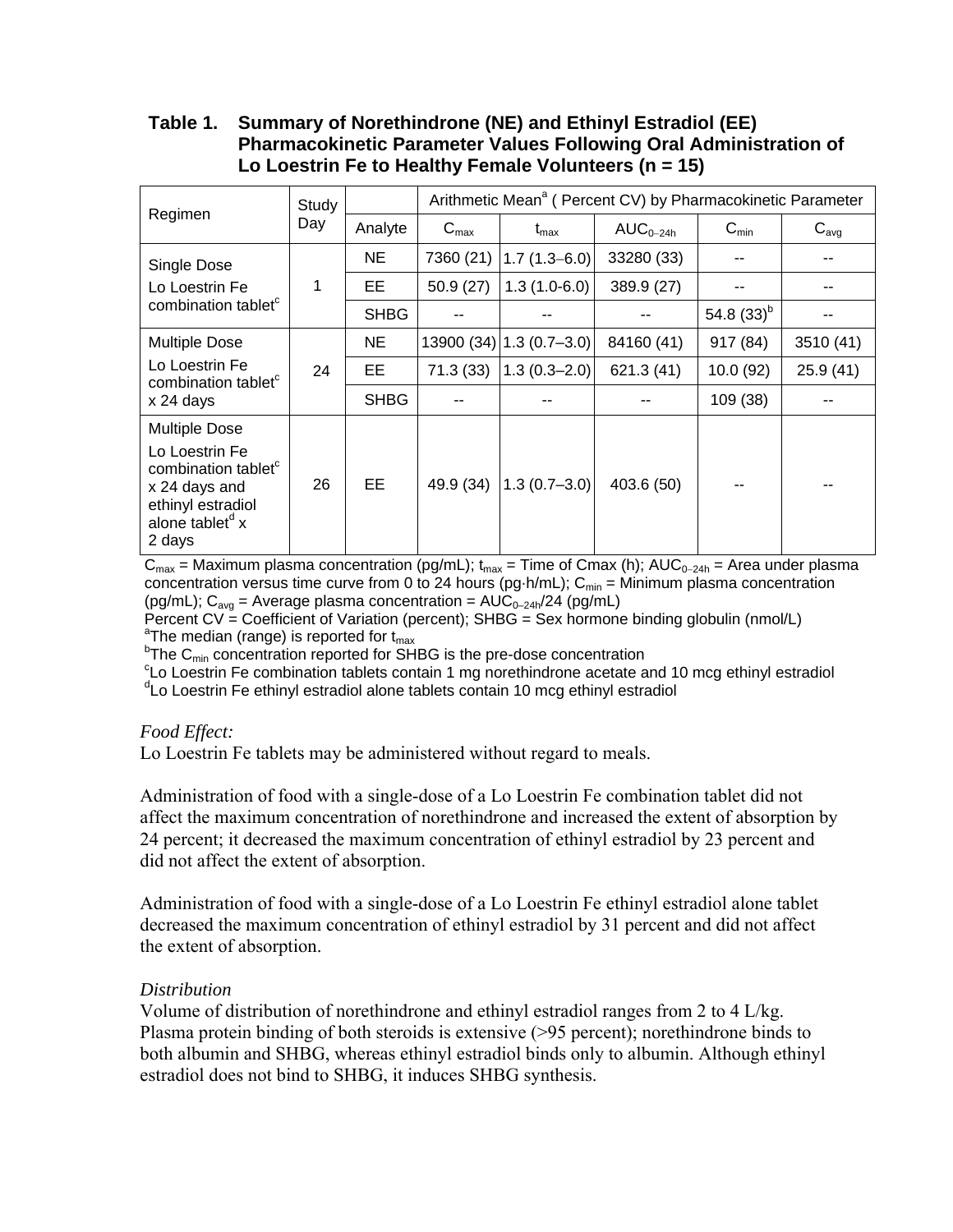## *Metabolism*

Norethindrone undergoes extensive biotransformation, primarily via reduction, followed by sulfate and glucuronide conjugation. The majority of metabolites in the circulation are sulfates, with glucuronides accounting for most of the urinary metabolites. A small amount of norethindrone acetate is metabolically converted to ethinyl estradiol.

Ethinyl estradiol is also extensively metabolized, both by oxidation and by conjugation with sulfate and glucuronide. Sulfates are the major circulating conjugates of ethinyl estradiol and glucuronides predominate in urine. The primary oxidative metabolite is 2-hydroxy ethinyl estradiol, formed by the CYP3A4 isoform of cytochrome P450. Part of the first-pass metabolism of ethinyl estradiol is believed to occur in gastrointestinal mucosa. Ethinyl estradiol may undergo enterohepatic circulation.

## *Excretion*

Norethindrone and ethinyl estradiol are excreted in both urine and feces, primarily as metabolites. Plasma clearance values for norethindrone and ethinyl estradiol are similar (approximately 0.4 L/hr/kg). Elimination half-lives of norethindrone and ethinyl estradiol following administration of 1 mg norethindrone acetate/10 mcg ethinyl estradiol tablets are approximately 10 hours and 16 hours, respectively.

## *Specific populations*

The pharmacokinetics of Lo Loestrin Fe in presence of renal or hepatic impairment has not been evaluated *[see Use in Specific Populations (8.6) and (8.7)].*

# **13 NONCLINICAL TOXICOLOGY**

## **13.1 Carcinogenesis, Mutagenesis, Impairment of Fertility**

*[See Warnings and Precautions (5.2, 5.3) and Use in Specific Populations (8.1).]*

# **14 CLINICAL STUDIES**

In a one year (thirteen 28-day cycles) multicenter open-label clinical trial, 1,270 women 18 to 35 years of age, were studied to assess the efficacy of Lo Loestrin Fe, completing the equivalent of 12,482 28-day evaluable cycles of exposure. The racial demographic of all enrolled women was: Caucasian (74.9 percent), African-American (11.8 percent), Hispanic (9.8 percent), Asian (1.3 percent), and Other (2.2 percent). Women with body mass index  $(BMI)$  greater than 35 mg/m<sup>2</sup> were excluded from the study. The weight range for those women treated was 89 to 260 lbs., with a mean weight of 150 lbs. Among the women in the trial, 51 percent had not used hormonal contraception immediately prior to enrolling in this study. Of treated women, 13.7 percent were lost to follow-up, 10.7 percent discontinued due to an adverse event, and 8.9 percent discontinued by withdrawing their consent.

# **The pregnancy rate (Pearl Index [PI]) in women 18 to 35 years of age was**

**2.92 pregnancies per 100 women-years of use (95 percent confidence interval 1.94 –** 

**4.21)**, based on 28 pregnancies that occurred after the onset of treatment and extending through the 7 days following the last dose of Lo Loestrin Fe. Cycles in which conception did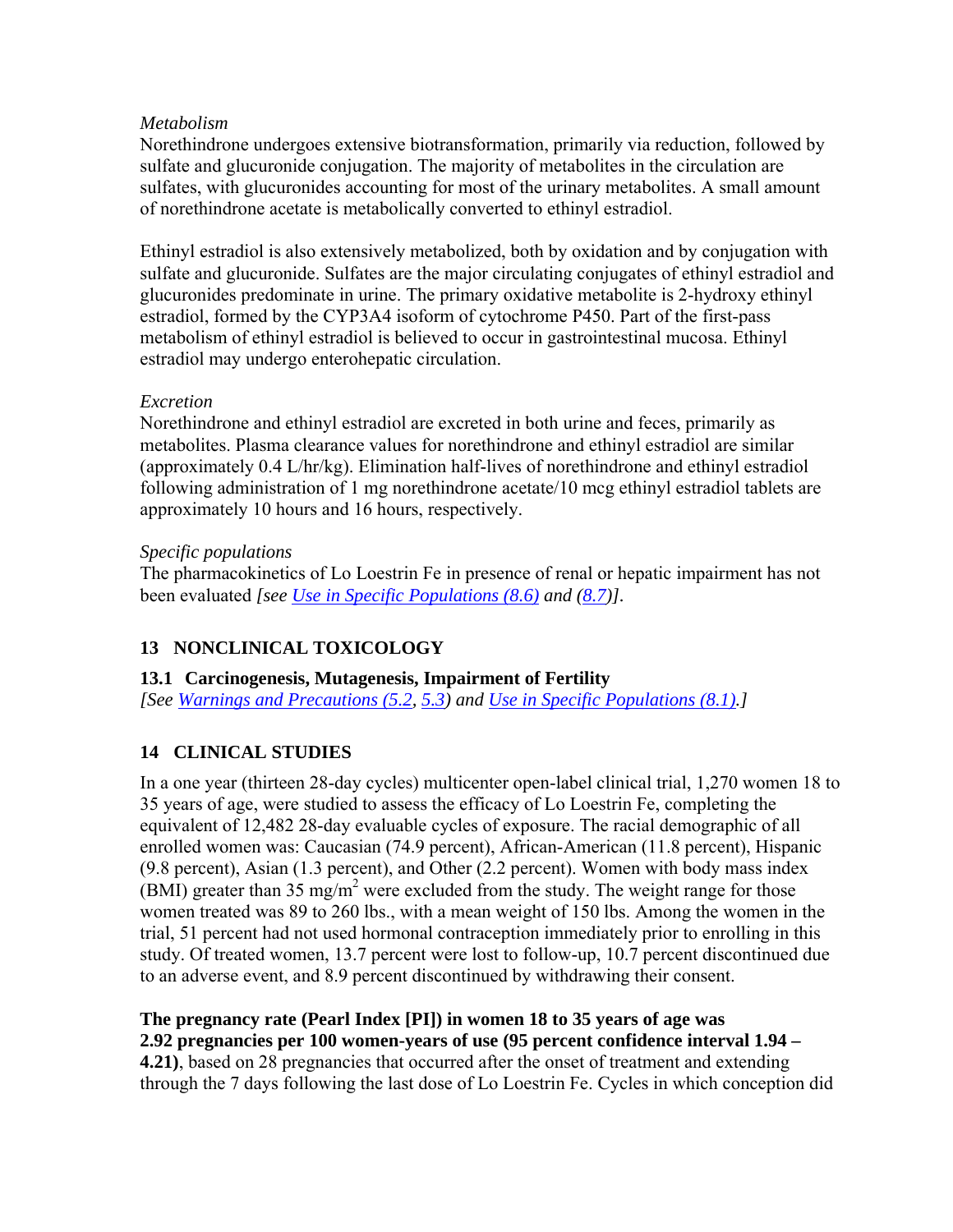not occur, but which included the use of backup contraception, were not included in the calculation of the PI. The PI includes women who did not take the drug correctly.

## **16 HOW SUPPLIED/STORAGE AND HANDLING**

## **16.1 How Supplied**

Lo Loestrin<sup>®</sup> Fe (norethindrone acetate and ethinyl estradiol tablets, ethinyl estradiol tablets and ferrous fumarate tablets) is available in blister cards (dispensers) containing 28 tablets:

| NDC 0430-0420-14 | Cartons of 5 blister cards (dispensers)  |
|------------------|------------------------------------------|
| NDC 0430-0420-60 | Cartons of 30 blister cards (dispensers) |

Each blister card (28 tablets) contains in the following order:

- 24 blue, round tablets (active) imprinted with "WC" on one side and "421" on the other and each containing 1 mg norethindrone and 10 mcg ethinyl estradiol
- 2 white, hexagonal tablets (active) imprinted with "WC" on one side and "422" on the other and each containing 10 mcg ethinyl estradiol
- 2 brown, round tablets (non-hormonal placebo) imprinted with "WC" on one side and "624" on the other and each containing 75 mg ferrous fumarate

## **16.2 Storage Conditions**

Store at 25<sup>°</sup> C (77<sup>°</sup> F); excursions permitted to 15 - 30<sup>°</sup> C (59 - 86<sup>°</sup> F) [see USP Controlled Room Temperature].

Keep this drug and all drugs out of the reach of children.

## **17 PATIENT COUNSELING INFORMATION**

- Counsel patients that cigarette smoking increases the risk of serious cardiovascular events from COC use, and that women who are over 35 years old and smoke should not use COCs.
- Counsel patients that Lo Loestrin Fe does not protect against HIV infection (AIDS) and other sexually transmitted diseases.
- Counsel patients on the Warnings and Precautions associated with COCs.
- Counsel patients to take one tablet daily by mouth at the same time every day. Instruct patients what to do in the event pills are missed. See "What to Do if You Miss Pills" section in FDA-Approved Patient Labeling.
- Counsel patients to use a back-up or alternative method of contraception when enzyme inducers are used with Lo Loestrin Fe.
- Counsel patients who are breastfeeding or who desire to breastfeed that COCs may reduce breast milk production. This is less likely to occur if breastfeeding is well established.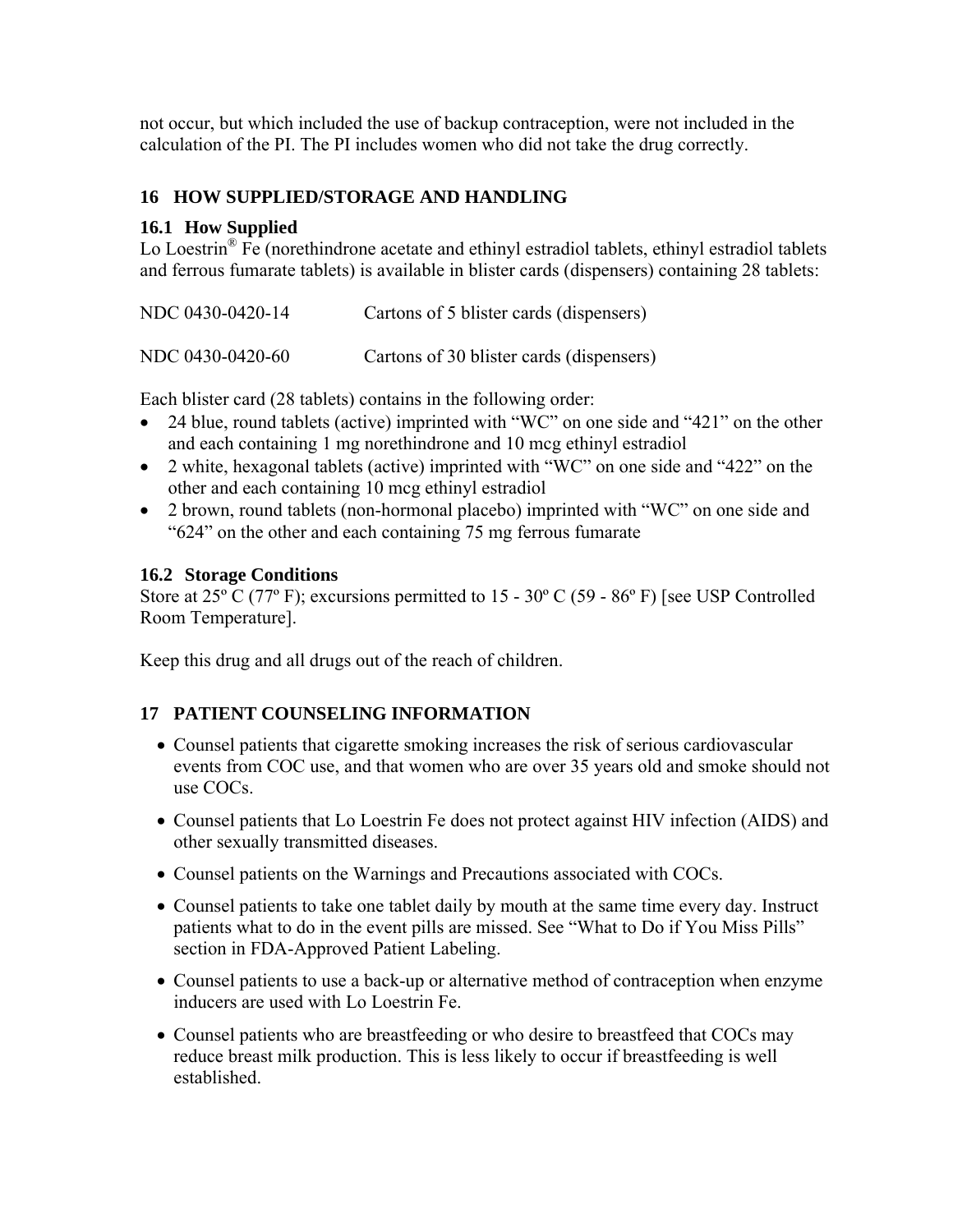- Counsel any patient who starts COCs postpartum, and who has not yet had a period, to use an additional method of contraception until she has taken a blue tablet for 7 consecutive days.
- Counsel patients that amenorrhea may occur. Rule out pregnancy in the event of amenorrhea in two or more consecutive cycles.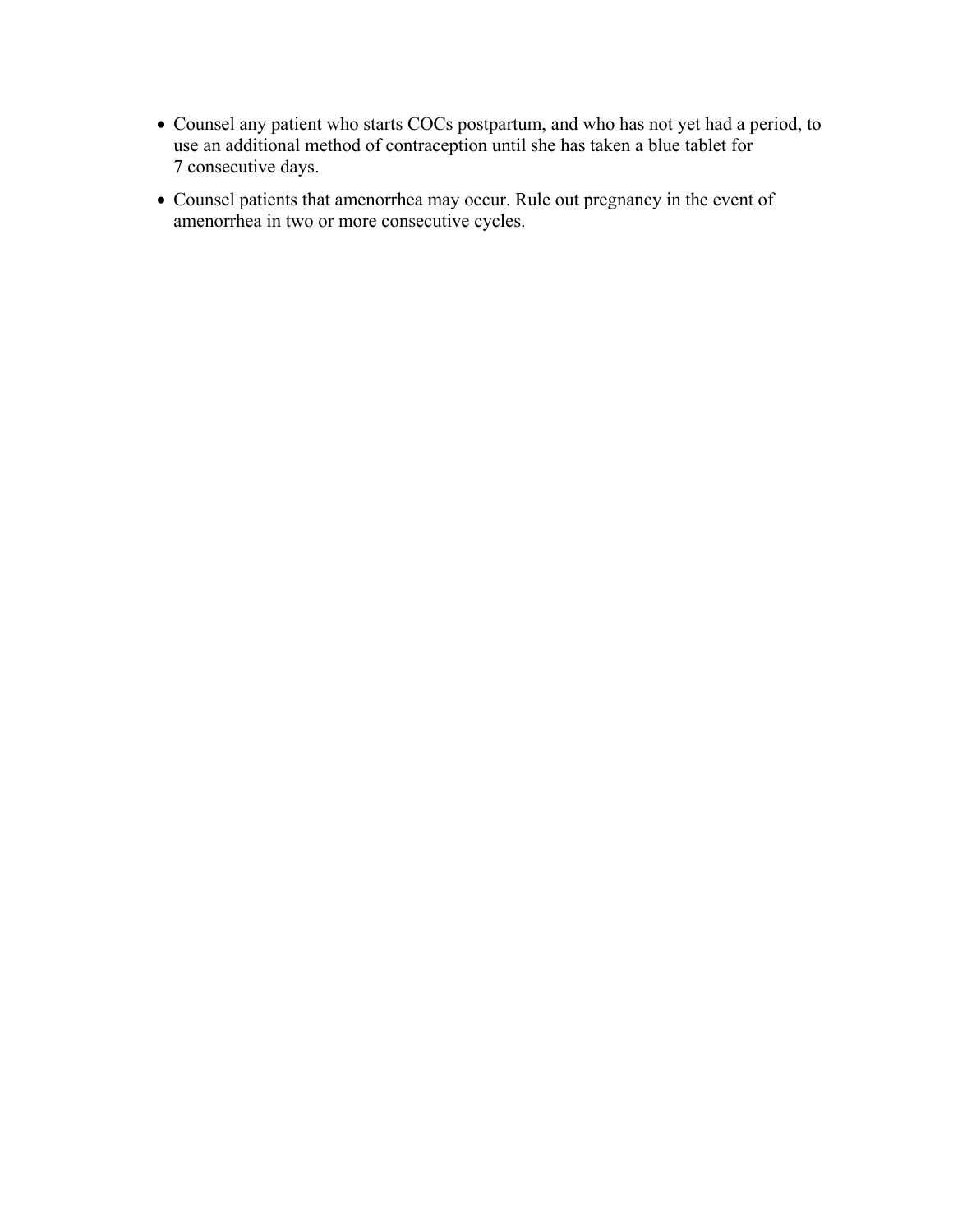## **FDA-Approved Patient Labeling**

## **Guide for Using Lo Loestrin Fe**

## **WARNING TO WOMEN WHO SMOKE**

**Do not use Lo Loestrin Fe if you smoke cigarettes and are over 35 years old. Smoking increases your risk of serious cardiovascular side effects (heart and blood vessel problems) from birth control pills, including death from heart attack, blood clots or stroke. This risk increases with age and the number of cigarettes you smoke.** 

Birth control pills help to lower the chances of becoming pregnant when taken as directed. They do not protect against HIV infection (AIDS) and other sexually transmitted diseases.

### **What is Lo Loestrin Fe?**

Lo Loestrin Fe is a birth control pill. It contains two female hormones, an estrogen called ethinyl estradiol, and a progestin called norethindrone acetate.

### **How well does Lo Loestrin Fe work?**

Your chance of getting pregnant depends on how well you follow the directions for taking your birth control pills. The better you follow the directions, the less chance you have of getting pregnant.

Based on the results of one clinical study, about 2 to 4 out of 100 women may get pregnant during the first year they use Lo Loestrin Fe.

Women with a BMI above  $35 \text{ kg/m}^2$  were not studied in the clinical trial, so it is not known how well Lo Loestrin Fe protects against pregnancy in such women. If you are overweight, discuss with your healthcare provider whether Lo Loestrin Fe is the best choice for you.

The following chart shows the chance of getting pregnant for women who use different methods of birth control. Each box on the chart contains a list of birth control methods that are similar in effectiveness. The most effective methods are at the top of the chart. The box on the bottom of the chart shows the chance of getting pregnant for women who do not use birth control and are trying to get pregnant.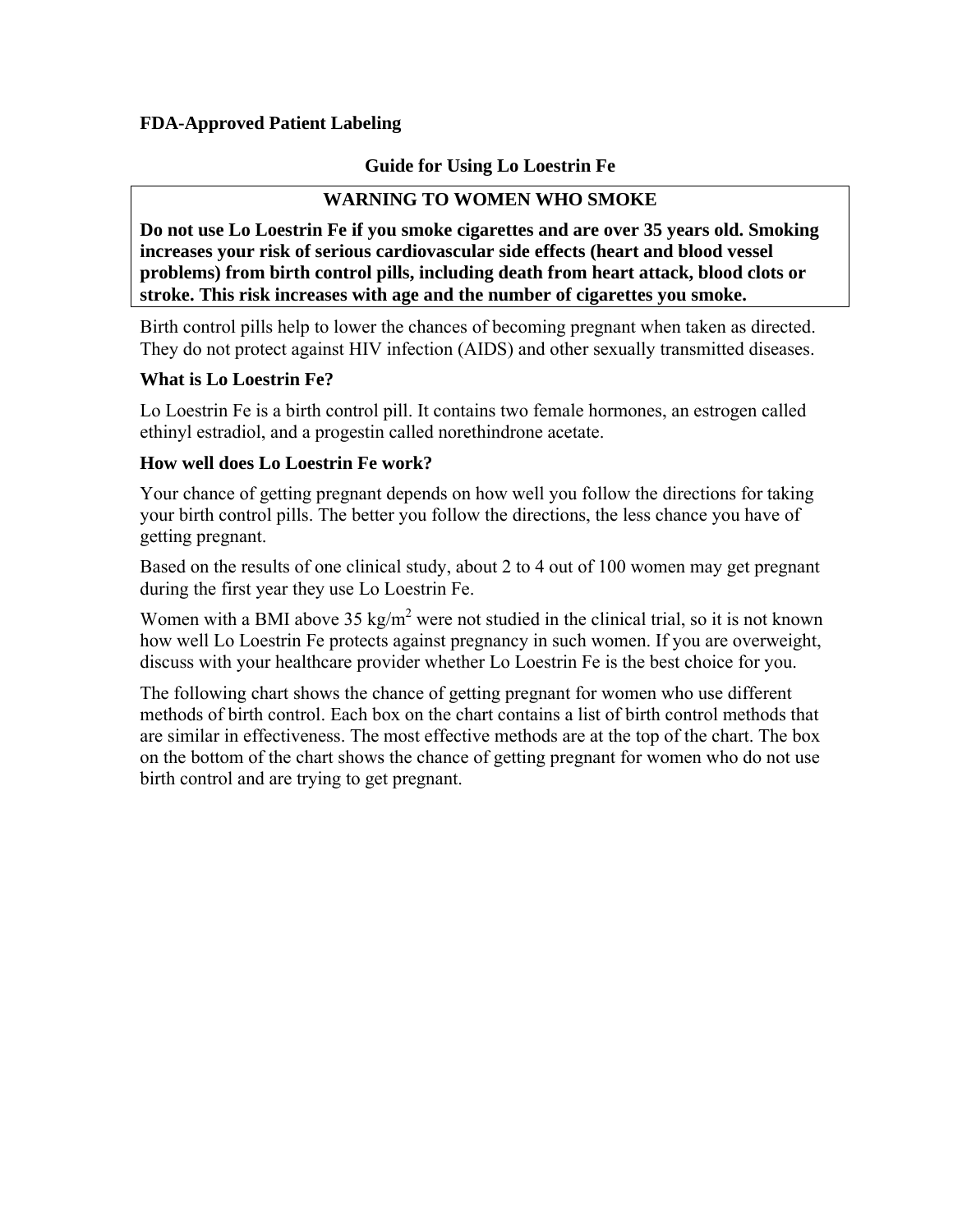

## **How do I take Lo Loestrin Fe?**

- Take one pill every day at the same time. If you miss pills you could get pregnant. This includes starting the pack late. The more pills you miss, the more likely you are to get pregnant.
- You may have spotting or light bleeding, or may feel sick to your stomach during the first few months of taking Lo Loestrin Fe. If you have spotting or light bleeding or feel sick to your stomach, do not stop taking the pill. The problem will usually go away. If it doesn't go away, check with your healthcare provider.
- Missing pills can also cause spotting or light bleeding, even when you take these missed pills later. On the days you take 2 pills to make up for missed pills, you could also feel a little sick to your stomach.
- If you have trouble remembering to take Lo Loestrin Fe, talk to your healthcare provider about how to make pill-taking easier or about using another method of birth control.
- If you have vomiting or diarrhea (within 3 to 4 hours after you take your pill), you should follow the instructions for "What to Do if You Miss Pills".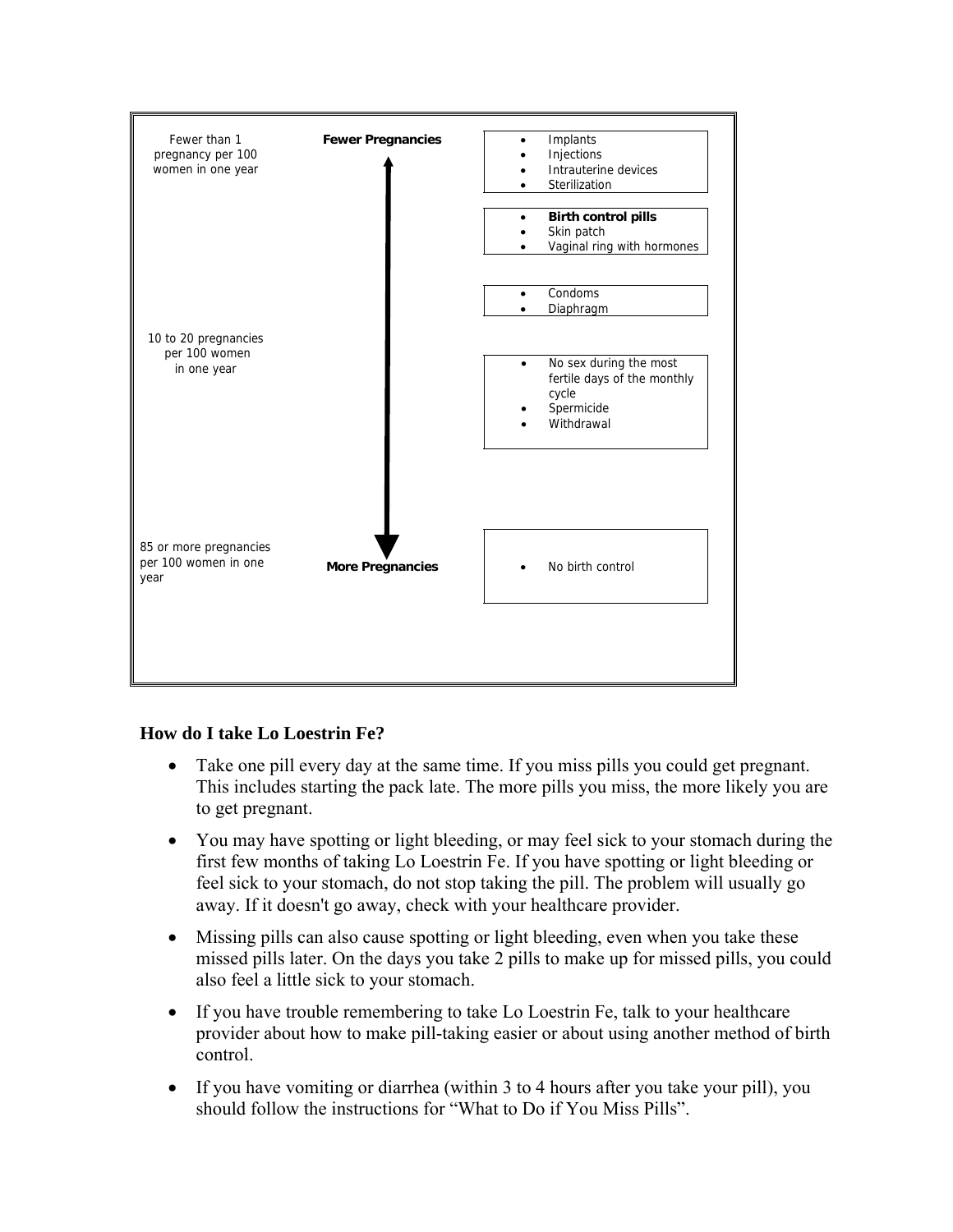• If you have any questions or are unsure about the information in this leaflet, call your healthcare provider.

## *Before* **you start taking Lo Loestrin Fe**

- 1. Decide what time of day you want to take your pill. It is important to take it at the same time every day.
- 2. Look at your pill pack: The Lo Loestrin Fe pill pack has 24 "active" blue pills (with hormones) and 2 "active" white pills (with hormones) for Weeks 1, 2, 3 and part of Week 4. The pill pack also has 2 "reminder" brown pills (without hormones) for the last part of Week 4.



- 3. Find:
	- Where on the pack to start taking pills,
	- In what order to take the pills (follow the arrows), and
	- The week numbers as shown in the picture above
- 4. Have ready at all times:
	- Another kind of birth control (such as a condom and spermicide) to use as a back-up in case you miss pills
	- An extra pill pack

## **When to start the** *first* **pack of Lo Loestrin Fe**

1. Take the day label strip that starts with the first day of your period. (This is the day you start bleeding or spotting, even if it is almost midnight when the bleeding begins.)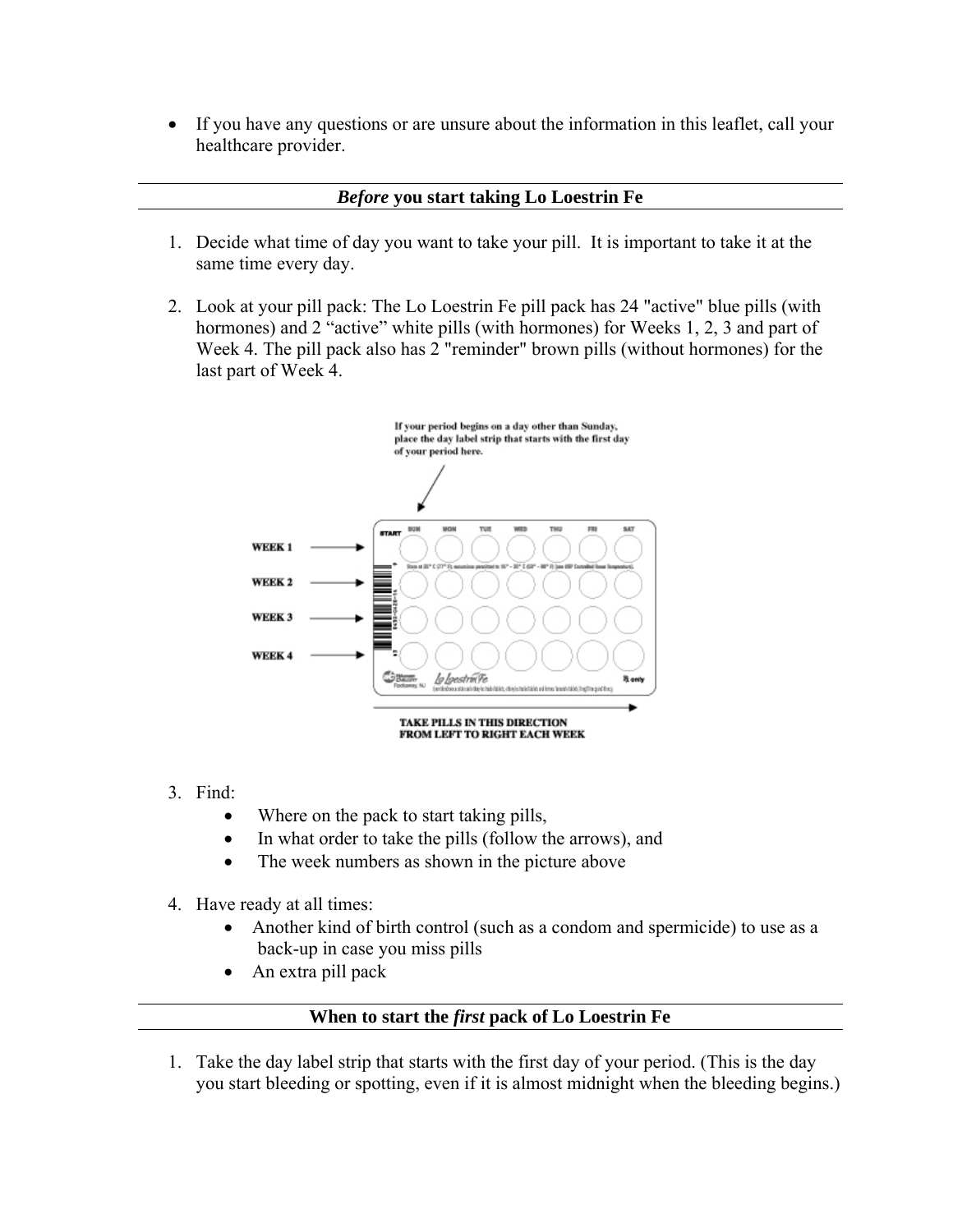- 2. Place the day label strip on the tablet dispenser over the area that has the days of the week (starting with Sunday) printed on the plastic.
- 3. Take the first blue pill of the first pack during the first 24 hours of your period.
- 4. You will not need to use a back-up method of birth control, because you are starting the pill at the beginning of your period. However, if you start Lo Loestrin Fe later than the first day of your period, or if you start after having a baby and you have not yet resumed your periods, you should use another method of birth control (such as a condom and spermicide) as a back-up method until you have taken 7 blue pills.

## **When You Switch from a Different Method of Hormonal Contraception**

- When you switch from another birth control pill, start Lo Loestrin Fe on the first day you would have started your previous birth control pack.
- When you switch from a vaginal ring or skin patch, finish the 21 days of use, and wait 7 days after removal of the ring or patch before starting Lo Loestrin Fe.
- When you switch from a progestin-only pill, start Lo Loestrin Fe the next day.
- When you switch from an implant, start Lo Loestrin Fe on the day of implant removal.
- If you switch from an injectable contraceptive, start Lo Loestrin Fe on the day on which the next injection would be due.
- If you switch from an IUD, discuss with your healthcare provider when to start Lo Loestrin Fe.

## **What to do during the month**

- Take one pill at the same time every day until the pack is empty.
	- Do not skip pills even if you are spotting or bleeding between monthly periods or feel sick to your stomach (nausea).
	- Do not skip pills even if you do not have sex very often.
- When you finish a pack of Lo Loestrin Fe, start the next pack on the day after your last brown "reminder" pill. Do not skip any days between packs.

## **What to do if you miss pills**

Birth control pills may not be as effective if you miss any blue or white pills, especially if you miss the first few or the last few blue pills in a pack.

### **If you miss ONE blue pill, follow these steps:**

- Take it as soon as you remember. Take the next pill at your regular time. This means you may take two pills in 1 day.
- You do not need to use a back-up birth control method if you have sex.

## **If you miss TWO blue pills in a row in Week 1 or Week 2 of your pack, follow these steps:**

- Take
	- 1. Two pills on the day you remember and two pills the next day.
	- 2. One pill a day until you finish the pack.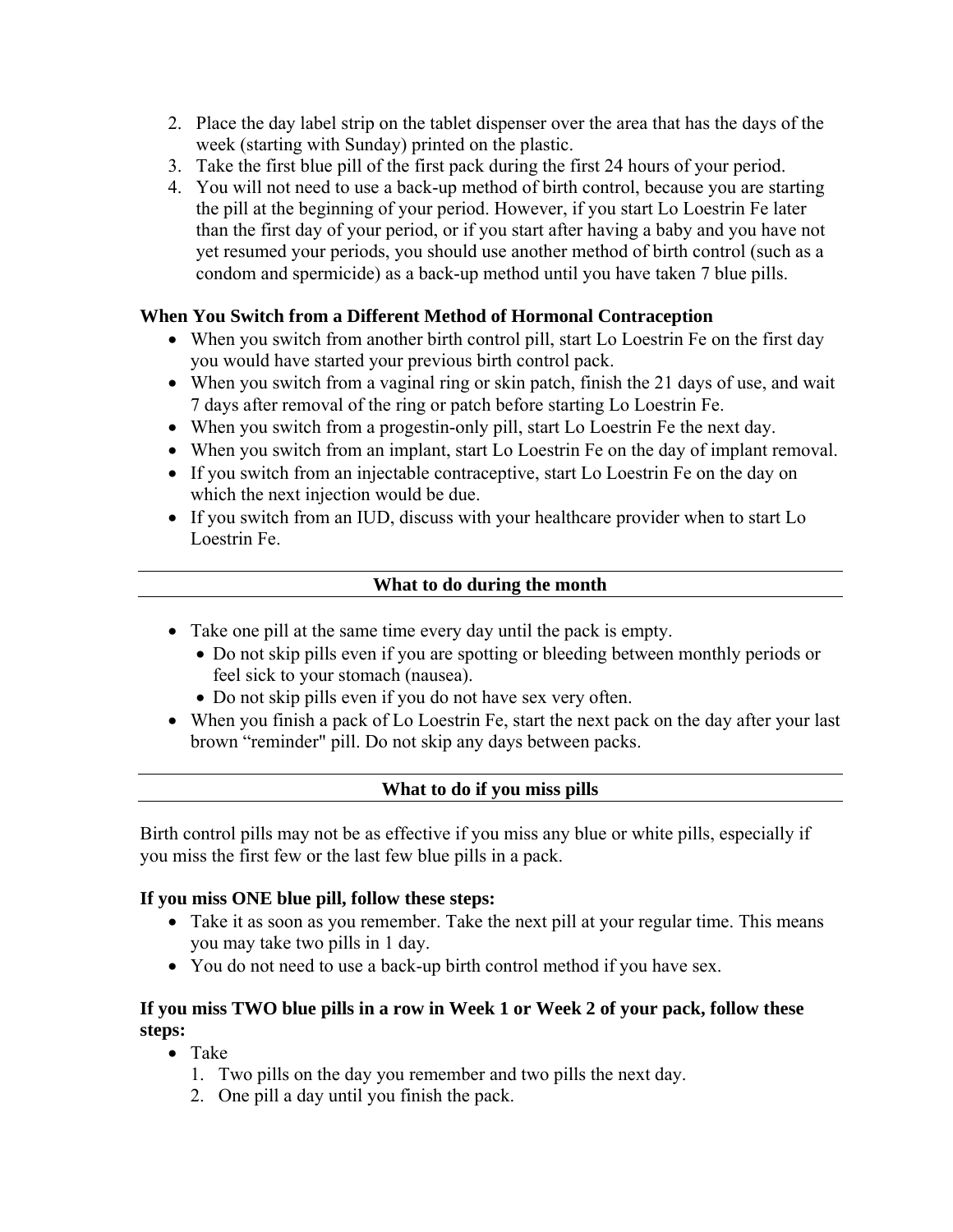• You could become pregnant if you have sex during the first **7 days** after you restart your pills. You MUST use a non-hormonal birth control method (such as a condom and spermicide) as a back-up for those **7 days**.

## **If you miss TWO pills (blue or white) in a row in Week 3 or Week 4 of your pack, follow these steps:**

- Throw out the rest of the pill pack and start a new pack that same day.
- You may not have your period this month but this is expected. However, if you miss your period 2 months in a row, call your healthcare provider because you might be pregnant.
- You could become pregnant if you have sex during the first **7 days** after you restart your pills. You MUST use a non-hormonal birth control method (such as a condom and spermicide) as a back-up for those **7 days** after you restart your pills.

## **If you miss THREE OR MORE pills (blue or white) in a row at any time, follow these steps:**

- Throw out the rest of the pill pack and start a new pack that same day.
- You may not have your period this month but this is expected. However, if you miss your period 2 months in a row, call your healthcare provider because you might be pregnant.
- You could become pregnant if you have sex on the days when you missed pills or during the first **7 days** after restarting your pills. You MUST use a non-hormonal birth control method (such as a condom and spermicide) as a back-up the next time you have sex and for the first **7 days** after you restart your pills.

# **If you forget either of the 2 brown "reminder" pills in Week 4, follow these steps:**

- Throw away the pills you missed.
- Keep taking one pill each day until the pack is empty.
- You do not need to use a back-up method of birth control.

## **If you are still not sure what to do about the pills you have missed:**

- Use a back-up method of birth control anytime you have sex.
- Keep taking one pill each day until you can reach your healthcare provider.

## **Who should not take Lo Loestrin Fe?**

Your healthcare provider will not give you Lo Loestrin Fe if you have:

- Ever had blood clots in your legs (deep vein thrombosis), lungs (pulmonary embolism), or eyes (retinal thrombosis)
- Ever had a stroke
- Ever had a heart attack
- Certain heart valve problems or heart rhythm abnormalities that can cause blood clots to form in the heart
- An inherited problem with your blood that makes it clot more than normal
- High blood pressure that medicine can't control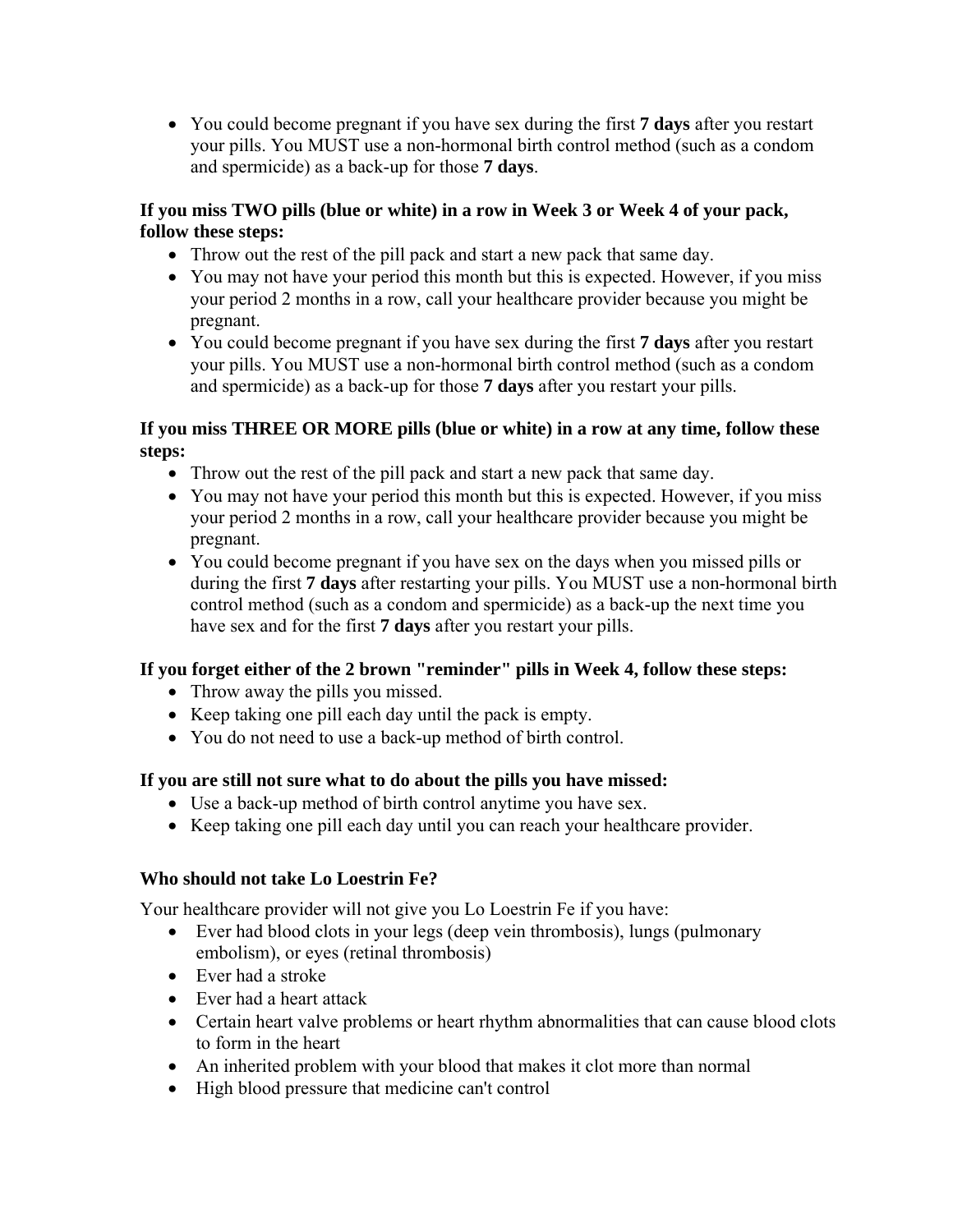- Diabetes with kidney, eye, nerve, or blood vessel damage
- Ever had certain kinds of severe migraine headaches with aura, numbness, weakness or changes in vision
- Ever had breast cancer or any cancer that is sensitive to female hormones
- Liver disease, including liver tumors

Also, do not take birth control pills if you:

- Smoke and are over 35 years old
- Are or suspect you are pregnant
- Are allergic to anything in Lo Loestrin Fe

Birth control pills may not be a good choice for you if you have ever had jaundice (yellowing of the skin or eyes) caused by pregnancy, also called cholestasis of pregnancy.

Tell your healthcare provider if you have ever had any of the above conditions (your healthcare provider may recommend another method of birth control).

## **What else should I know about taking Lo Loestrin Fe?**

Birth control pills do *not* protect you against any sexually transmitted disease, including HIV, the virus that causes AIDS.

Do not skip any pills, even if you do not have sex often.

**If you miss a period, you could be pregnant.** However, some women miss periods or have light periods on birth control pills, even when they are not pregnant. Contact your healthcare provider for advice if you:

- Think you are pregnant
- Miss one period and have not taken your birth control pills every day
- Miss two periods in a row

Birth control pills should not be taken during pregnancy. However, birth control pills taken by accident during pregnancy are not known to cause birth defects.

You should stop Lo Loestrin Fe at least four weeks before you have surgery and not restart it until at least two weeks after the surgery, due to an increased risk of blood clots.

If you are breastfeeding, consider another birth control method until you are ready to stop breastfeeding. Birth control pills that contain estrogen, like Lo Loestrin Fe, may decrease the amount of milk you make. A small amount of the pill's hormones pass into breast milk.

Tell your healthcare provider about all medicines and herbal products that you take. Some medicines and herbal products may make birth control pills less effective, including:

- barbiturates
- bosentan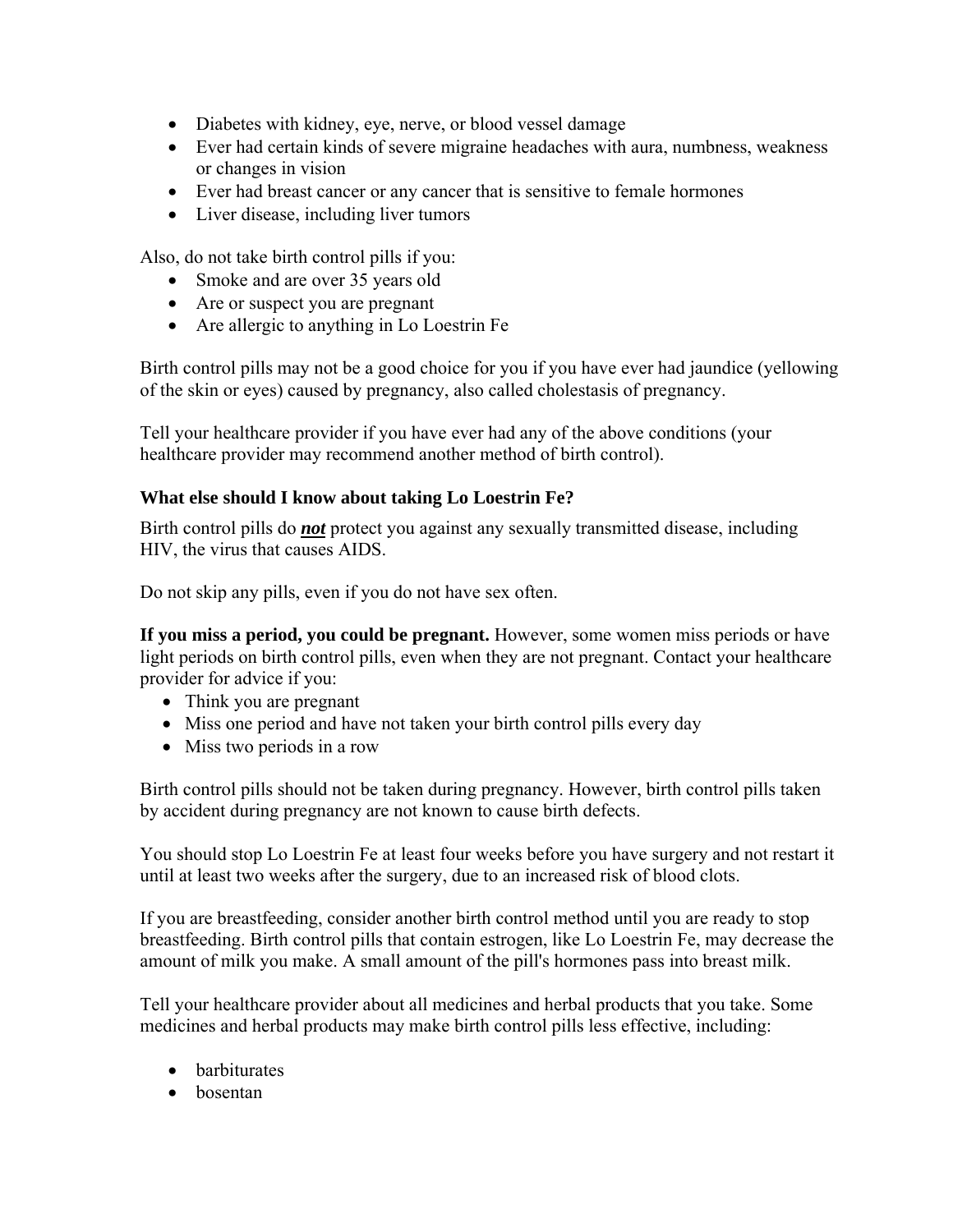- carbamazepine
- felbamate
- griseofulvin
- oxcarbazepine
- phenytoin
- rifampin
- St. John's wort
- topiramate

Consider using another birth control method when you take medicines that may make birth control pills less effective.

Birth control pills may interact with lamotrigine, an anticonvulsant used for epilepsy. This may increase the risk of seizures, so your healthcare provider may need to adjust the dose of lamotrigine.

If you have vomiting or diarrhea, your birth control pills may not work as well. Use another birth control method, like a condom and spermicide, until you check with your healthcare provider.

If you are scheduled for any laboratory tests, tell your healthcare provider that you are taking birth control pills. Certain blood tests may be affected by birth control pills.

## **What are the most serious risks of taking Lo Loestrin Fe?**

Like pregnancy, birth control pills increase the risk of serious blood clots, especially in women who have other risk factors, such as smoking, obesity, or age greater than 35. It is possible to die from a problem caused by a blood clot, such as a heart attack or a stroke.

Some examples of serious blood clots are blood clots in the:

- Legs (deep vein thrombosis)
- Lungs (pulmonary embolus)
- Eyes (loss of eyesight)
- Heart (heart attack)
- Brain (stroke)

A few women who take birth control pills may get:

- High blood pressure
- Gallbladder problems
- Rare cancerous or noncancerous liver tumors

All of these events are uncommon in healthy women.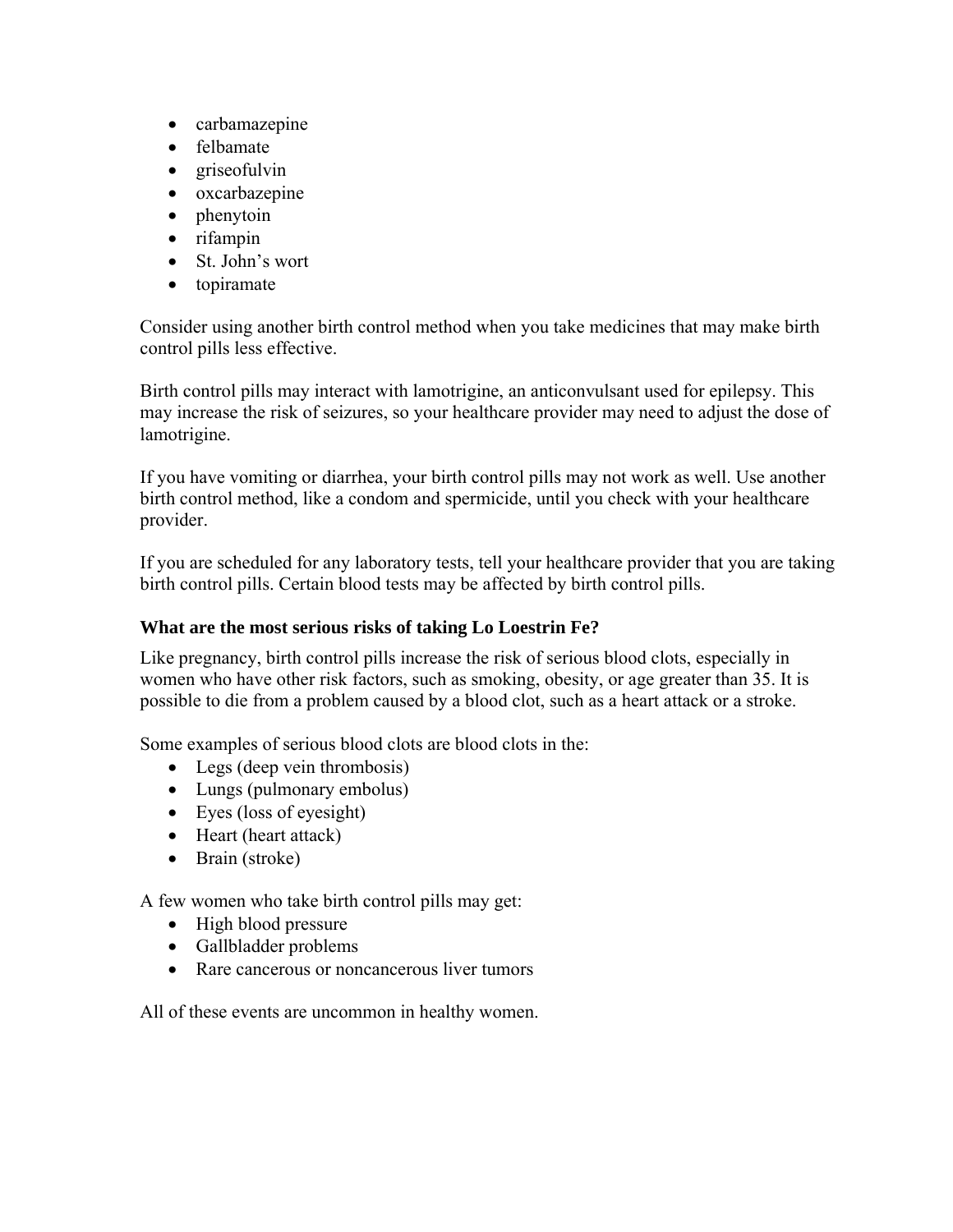## **Call your healthcare provider right away if you have:**

- Persistent leg pain
- Sudden shortness of breath
- Sudden blindness, partial or complete
- Severe pain or pressure in your chest
- Sudden, severe headache unlike your usual headaches
- Weakness or numbness in an arm or leg, or trouble speaking
- Yellowing of the skin or eyeballs

## **What are the common side effects of birth control pills?**

The most common side effects of birth control pills are:

- Spotting or bleeding between menstrual periods
- Nausea
- Breast tenderness
- Headache

These side effects are usually mild and usually disappear with time.

Less common side effects are:

- Acne
- Less sexual desire
- Bloating or fluid retention
- Blotchy darkening of the skin, especially on the face
- High blood sugar, especially in women who already have diabetes
- High fat (cholesterol, triglyceride) levels in the blood
- Depression, especially if you have had depression in the past. Call your healthcare provider immediately if you have any thoughts of harming yourself
- Problems tolerating contact lenses
- Weight gain

This is not a complete list of possible side effects. Talk to your healthcare provider if you develop any side effects that concern you. You may report side effects to the FDA at 1-800-FDA-1088.

No serious problems have been reported from a birth control pill overdose, even when accidentally taken by children.

## **Do birth control pills cause cancer?**

Birth control pills do not seem to cause breast cancer. However, if you have breast cancer now, or have had it in the past, do not use birth control pills because some breast cancers are sensitive to hormones.

Women who use birth control pills may have a slightly higher chance of getting cervical cancer. However, this may be due to other reasons such as having more sexual partners.